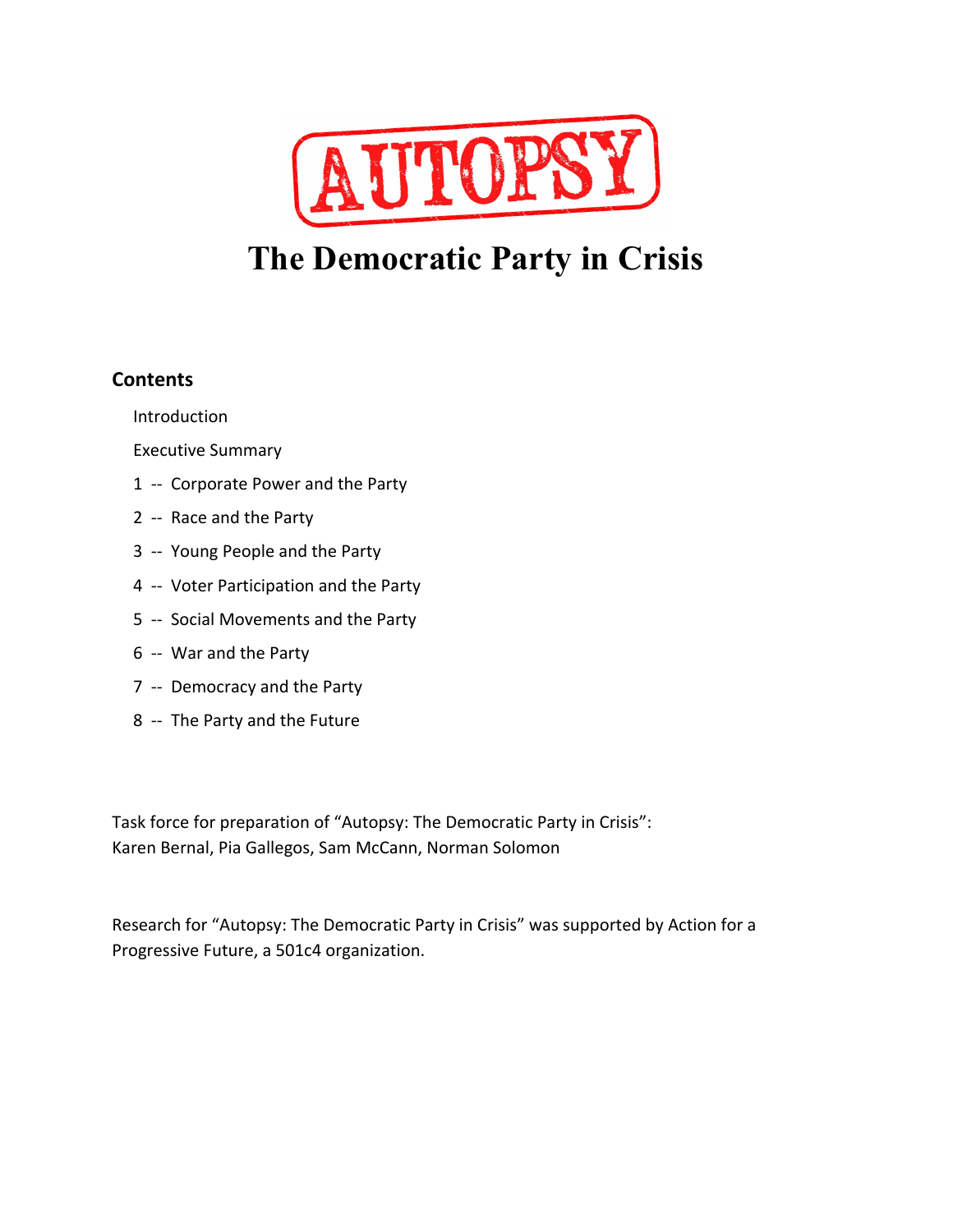# **Introduction to "Autopsy: The Democratic Party in Crisis"**

After a train wreck, investigators scrutinize the causes. A rigorous inquiry -- not content to merely point fingers at external forces -- takes an unflinching look at what occurred. Bringing to light the preventable problems is central to making significant improvements for the future. With such an approach, we can and must learn from electoral tragedy by evaluating the policies, actions and priorities of the Democratic Party.

In the wake of the November 2016 election, the Democratic National Committee chose not to do a public "autopsy." Overall, the party's national leadership has shown scant interest in addressing many of the key factors that led to electoral disaster. Instead, the main emphasis has been on matters that the Democratic Party and its presidential nominee had little or no control over -- an approach that largely obscures the party's role in its own defeat.

Rather than addressing topics beyond the control of the Democratic Party (whether FBI Director Comey, Russia, misogyny of some voters, etc.), this Autopsy focuses on some key factors that have been significantly under the party's control. While in no way attempting or claiming to be comprehensive, this report focuses on some of our party's most crucial flaws, fissures and opportunities.

During the 2016 general election, the party experienced a falloff of voter turnout and support among people of color, the young and the working class. Much of our report concentrates on assessing the Democratic Party's approach to those demographic groups.

This independent report aims to serve as a nationwide discussion paper and stimulus for transformational action. The goal is clarity for the challenges ahead to end Republican rule and gain lasting momentum for progressive change.

The task force of political organizers and research analysts who conducted this Autopsy was coordinated by longtime Democratic activist Karen Bernal, who chairs one of the largest caucuses in the California Democratic Party, the Progressive Caucus, and by RootsAction.org co-founder Norman Solomon, a Democratic National Convention delegate in 2008 and 2016 who was the national coordinator of the independent Bernie Delegates Network.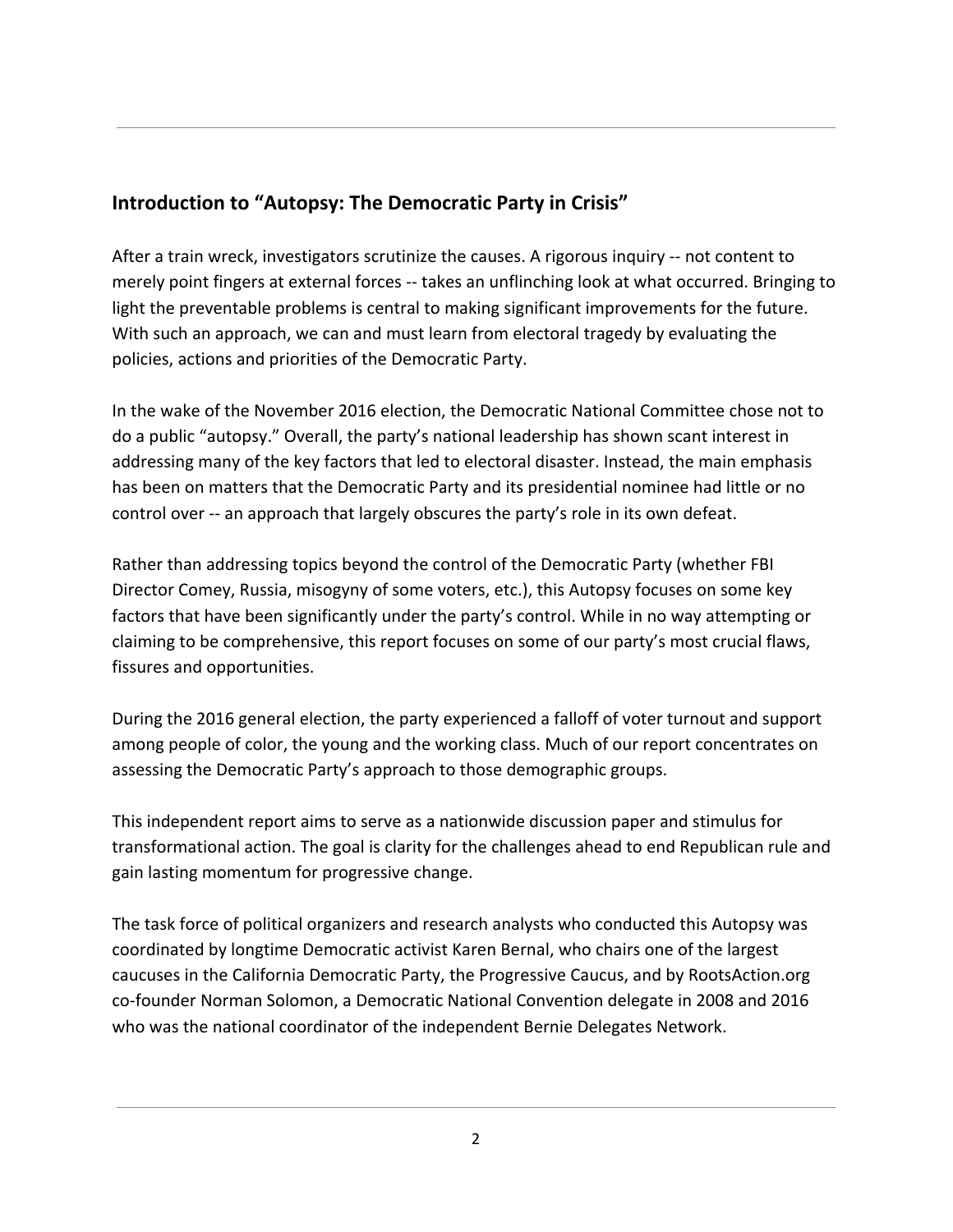## **Executive Summary**

#### **Sample of Findings**

#### **The Party's Base**

● Aggregated data and analysis show that policies, operations and campaign priorities of the national Democratic Party undermined support and turnout from its base in the 2016 general election. Since then, the Democratic leadership has done little to indicate that it is heeding key lessons from the 2016 disaster.

● The Democratic National Committee and the party's congressional leadership remain bent on prioritizing the chase for elusive Republican voters over the Democratic base: especially people of color, young people and working-class voters overall.

• After suffering from a falloff of turnout among people of color in the 2016 general election, the party appears to be losing ground with its most reliable voting bloc, African-American women. "The Democratic Party has experienced an 11 percent drop in support from black women according to one [survey,](http://www.ncbcp.org/assets/2017BWR.ESSENCEPOSVPollFindingsFINAL9.20.17.pdf) while the percentage of black women who said neither party represents them went from 13 percent in 2016 to 21 percent in 2017."

● One of the large groups with a voter-turnout issue is young people, "who encounter a toxic combination of a depressed economic reality, GOP efforts at voter suppression, and anemic messaging on the part of Democrats."

● "Emerging sectors of the electorate are compelling the Democratic Party to come to terms with adamant grassroots rejection of economic injustice, institutionalized racism, gender inequality, environmental destruction and corporate domination. Siding with the people who constitute the base isn't truly possible when party leaders seem to be afraid of them."

• The DNC has refused to renounce, or commit to end, its undemocratic practices during the 2016 primary campaign that caused so much discord and distrust from many party activists and voters among core constituencies.

● Working to defeat restrictions on voting rights is of enormous importance. Yet the Democratic National Committee failed to make such work a DNC staffing priority.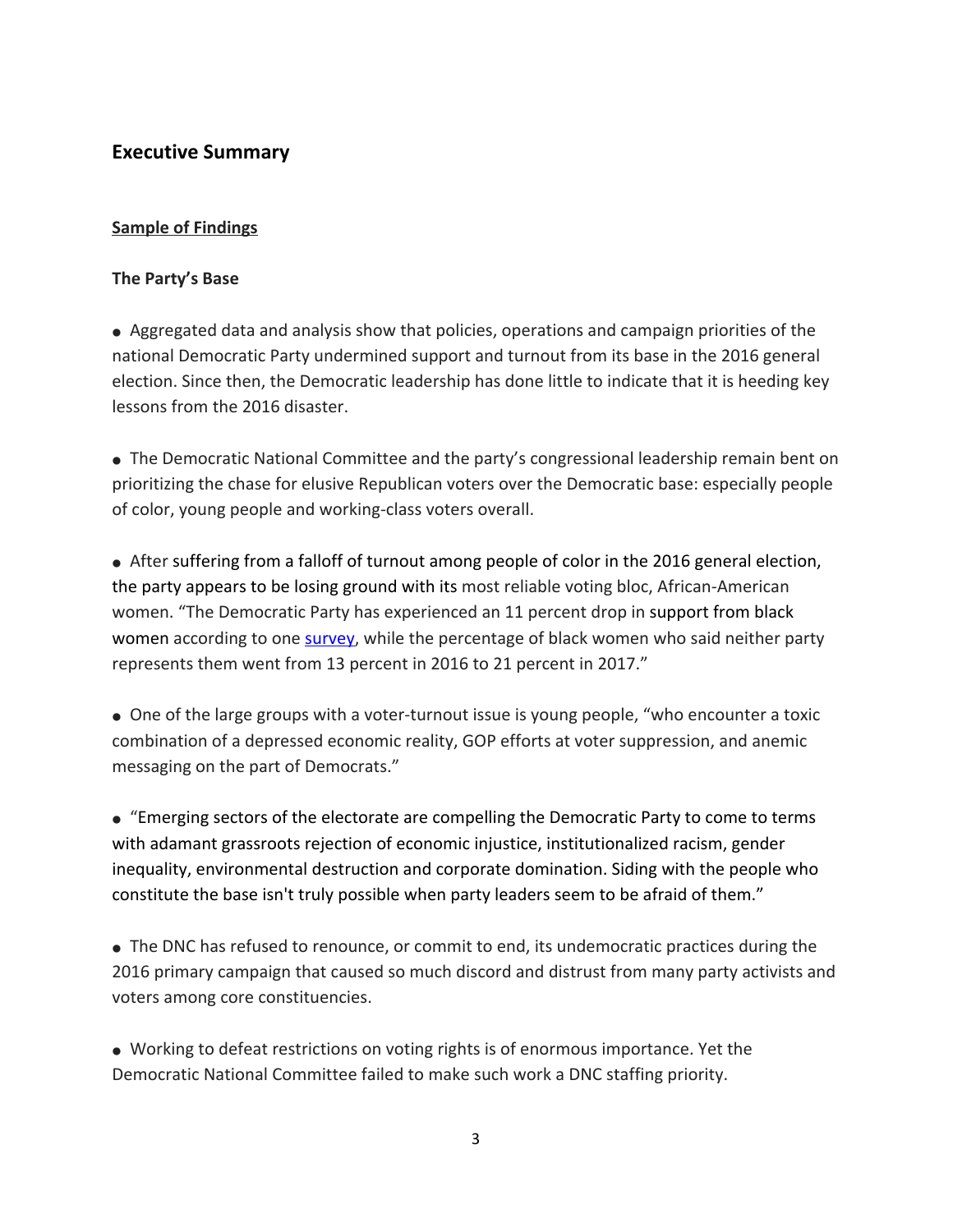#### **Populism and Party Decline**

• The Democratic Party's claims of fighting for "working families" have been undermined by its refusal to directly challenge corporate power, enabling Trump to masquerade as a champion of the people. "Democrats will not win if they continue to bring a wonk knife to a populist gunfight. Nor can Democratic leaders and operatives be seen as real allies of the working class if they're afraid to alienate big funders or to harm future job or consulting prospects."

● "Since Obama's victory in 2008, the Democratic Party has lost control of both houses of Congress and more than 1,000 state legislative seats. The GOP now controls the governorship as well as the entire legislature in 26 states, while Democrats exercise such control in only six states…. Despite this Democratic decline, bold proposals with the national party's imprint are scarce."

● "After a decade and a half of nonstop warfare, research data from voting patterns suggest that the Clinton campaign's hawkish stance was a political [detriment](https://www.thenation.com/article/new-study-communities-most-affected-by-war-turned-to-trump-in-2016/) in working-class communities hard-hit by American casualties from deployments in Iraq and Afghanistan."

● "Operating from a place of defensiveness and denial will not turn the party around. Neither will status quo methodology."

#### **Sample of Recommendations**

#### **Party Operations and Outreach**

• The Democratic National Committee must make up for lost time by accelerating its very recent gear-up of staffing to fight against the multi-front assaults on voting rights that include voter ID laws, purges of voter rolls and intimidation tactics.

• The Democratic National Committee should commit itself to scrupulously adhering to its Charter, which requires the DNC to be evenhanded in the presidential nominating process.

● Because "the superdelegate system, by its very nature, undermines the vital precept of one person, one vote," the voting power of all superdelegates to the Democratic National Convention must end.

● "Social movements cannot be understood as tools to get Democrats elected. The ebb and flow of social movements offer a rising tide in their own right that along the way can lift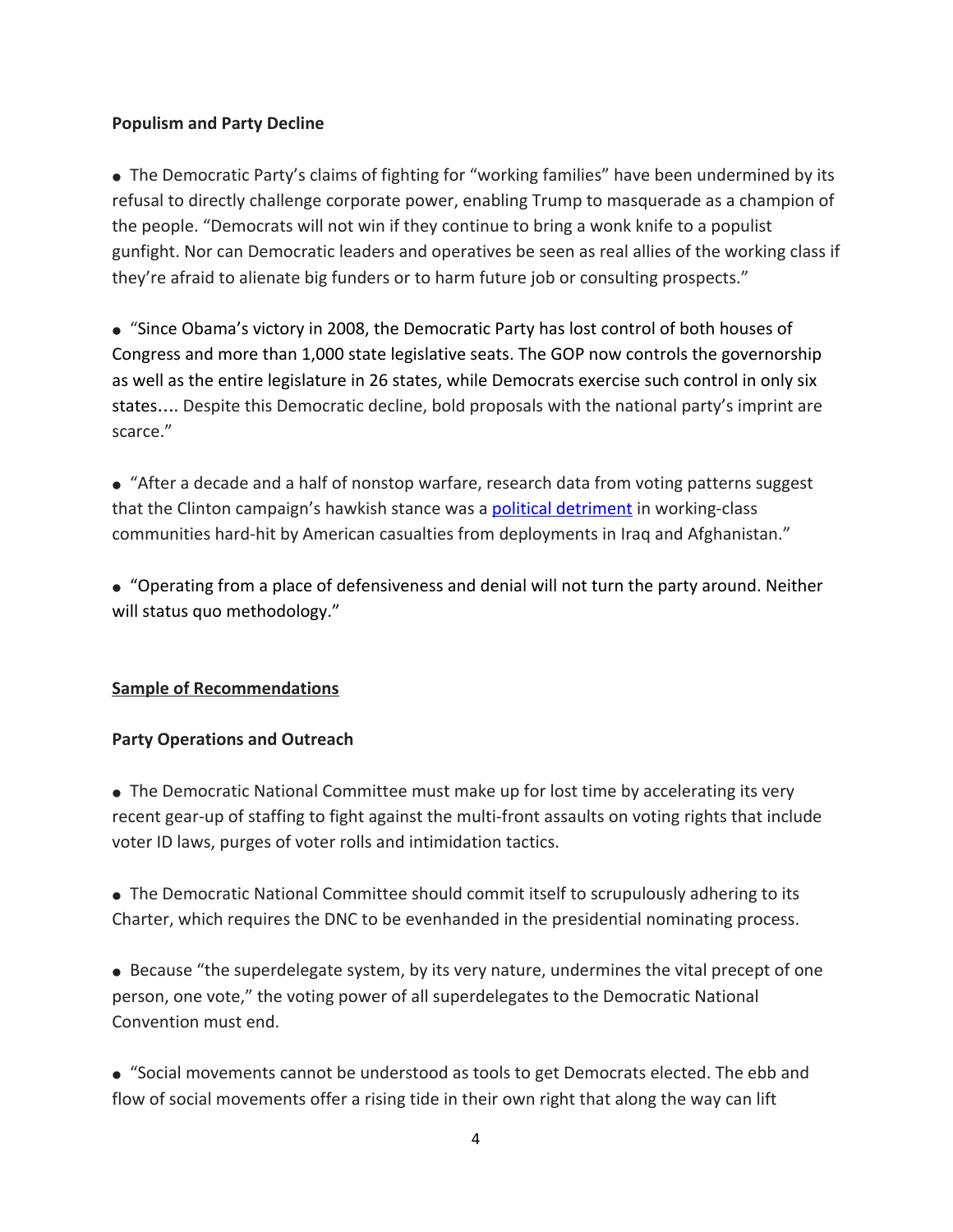Democratic Party candidates -- if the party is able to embrace the broad popular sentiment that the movements embody."

● "This is about more than just increasing voter turnout. It is about *energizing* as well as expanding the base of the party. To do this we must aggressively pursue two tracks: fighting right-wing efforts to rig the political system, and giving people who can vote a truly compelling reason to do so."

● "The enduring point of community outreach is to build an ongoing relationship that aims for the party to become part of the fabric of everyday life. It means acknowledging the validity and power of people-driven movements as well as recognizing and supporting authentic progressive community leaders. It means focusing on how the party can best serve communities, not the other way around. Most of all, it means persisting with such engagement on an ongoing basis, not just at election time."

### **Party Policies and Programs**

● The party should avidly promote inspiring programs such as single-payer Medicare for all, free public college tuition, economic security, infrastructure and green jobs initiatives, and tackling the climate crisis.

● While the Democratic Party fights for an agenda to benefit all Americans, the party must develop new policies and strategies for more substantial engagement with people of color - directly addressing realities of their lives that include disproportionately high rates of poverty and ongoing vulnerability to a racist criminal justice system.

● With its policies and programs, not just its public statements, the Democratic Party must emphasize that "in the real world, the well-being of women is indivisible from their economic circumstances and security." To truly advance gender equality, the party needs to fight for the economic rights of all women.

● The Democratic Party should end its neglect of rural voters, a process that must include aligning the party with the interests of farming families and others who live in the countryside rather than with Big Agriculture and monopolies.

● "While the short-term prospects for meaningful federal action on climate are exceedingly bleak, state-level initiatives are important and attainable. Meanwhile, it's crucial that the Democratic Party stop confining its climate agenda to inadequate steps that are palatable to Big Oil and mega-players on Wall Street."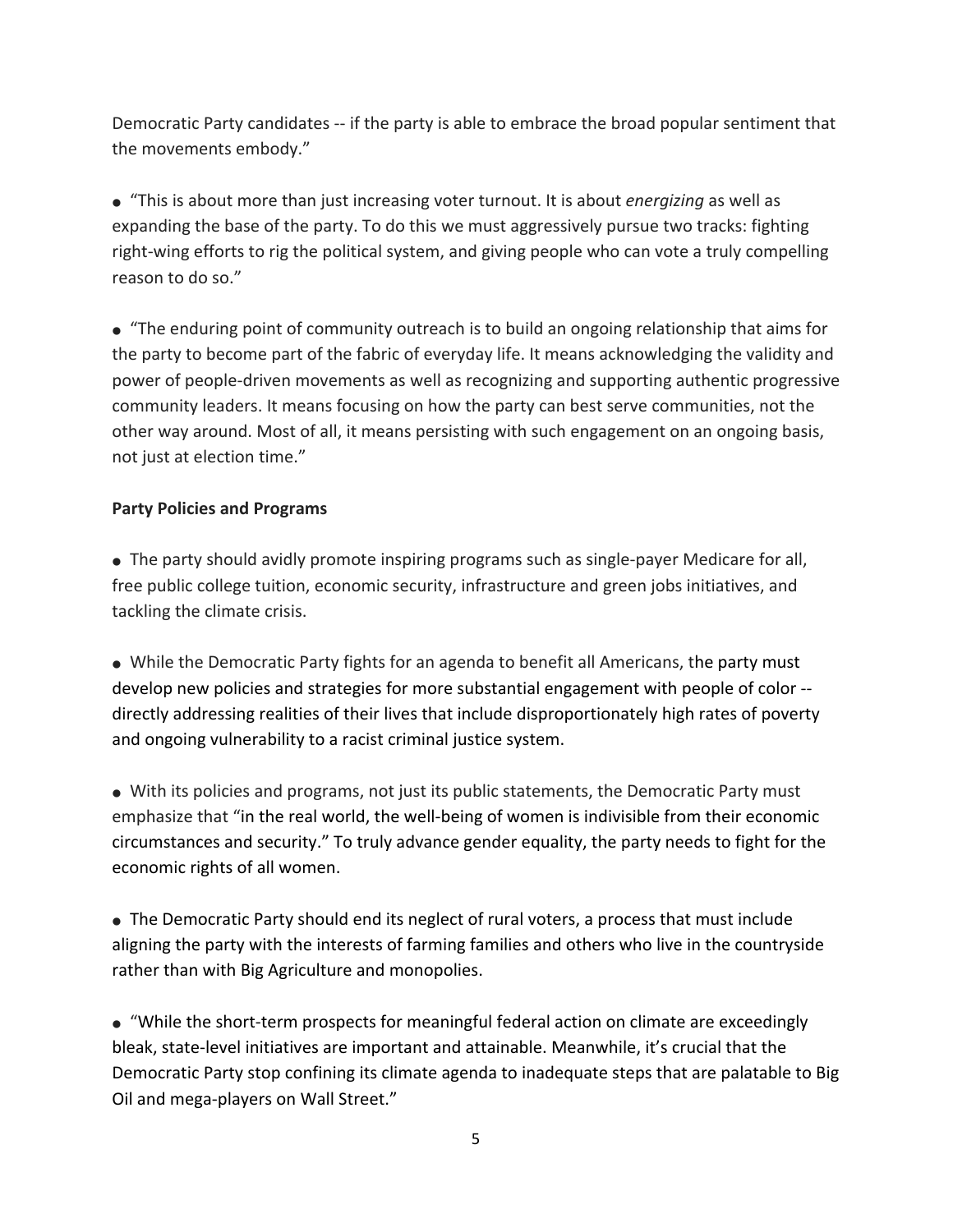● "What must now take place includes honest self-reflection and confronting a hard truth: that many view the party as often in service to a rapacious oligarchy and increasingly out of touch with people in its own base." The Democratic Party should disentangle itself -- ideologically and financially -- from Wall Street, the military-industrial complex and other corporate interests that put profits ahead of public needs.

## **1. Corporate Power and the Party**

Corporate domination over the party's agenda -- and, perhaps more importantly, the perception of corporate control over the party's agenda -- rendered the Democrats' messaging on economic issues ideologically rudderless and resulted in a decline in support among working-class people across racial lines.

First, it's important to debunk some facile media myths about Donald Trump and "the working class." The bulk of Trump's support is still from well-off whites who have always composed the core of the Republican Party funding and much of its voting base, and one should work hard to not feed into the easy media trope that Trump is overwhelmingly popular among "blue collar" or working-class voters. Nor should one fall into the trap (as some [pundits](http://nypost.com/2017/05/13/why-working-class-america-voted-with-their-middle-finger/) have) of using "working class" and "white working class" interchangeably. Aside from erasing working people of color, this trap overlooks the fact that Hillary Clinton in fact won the [working](https://www.nytimes.com/interactive/2016/11/08/us/politics/election-exit-polls.html?mcubz=3%7d&_r=0) class across races, if one uses those making less than \$50,000 a year as a proxy for the label.

What did happen -- and what ought to deeply worry Democrats moving forward -- is the massive swing of white working-class voters from Obama in 2012 to Trump in 2016 and the depressed turnout of black and Latino voters for Clinton relative to 2012 Obama. There was a [16-point](https://www.nytimes.com/interactive/2016/11/08/us/politics/election-exit-polls.html?mcubz=3) swing across all races (though this is overwhelmingly due to whites) for those making less than \$30,000 from the D to R column and a six-point swing for those making between \$30,000 and \$50,000. Turnout among African Americans and Latinos was also far lower than many expected, which represents an ominous trend for the party moving forward. To put it in marketing terms: the Democrat Party is failing, on a systemic level, to inspire, bring out, and get a sufficient majority of the votes of the working class.

The Democratic Party, as pollster Stanley Greenberg [emphasizes,](http://prospect.org/article/democrats%E2%80%99-%E2%80%98working-class-problem%E2%80%99) doesn't have a "white working-class problem" -- it has a *working-class problem*. "If there was one area where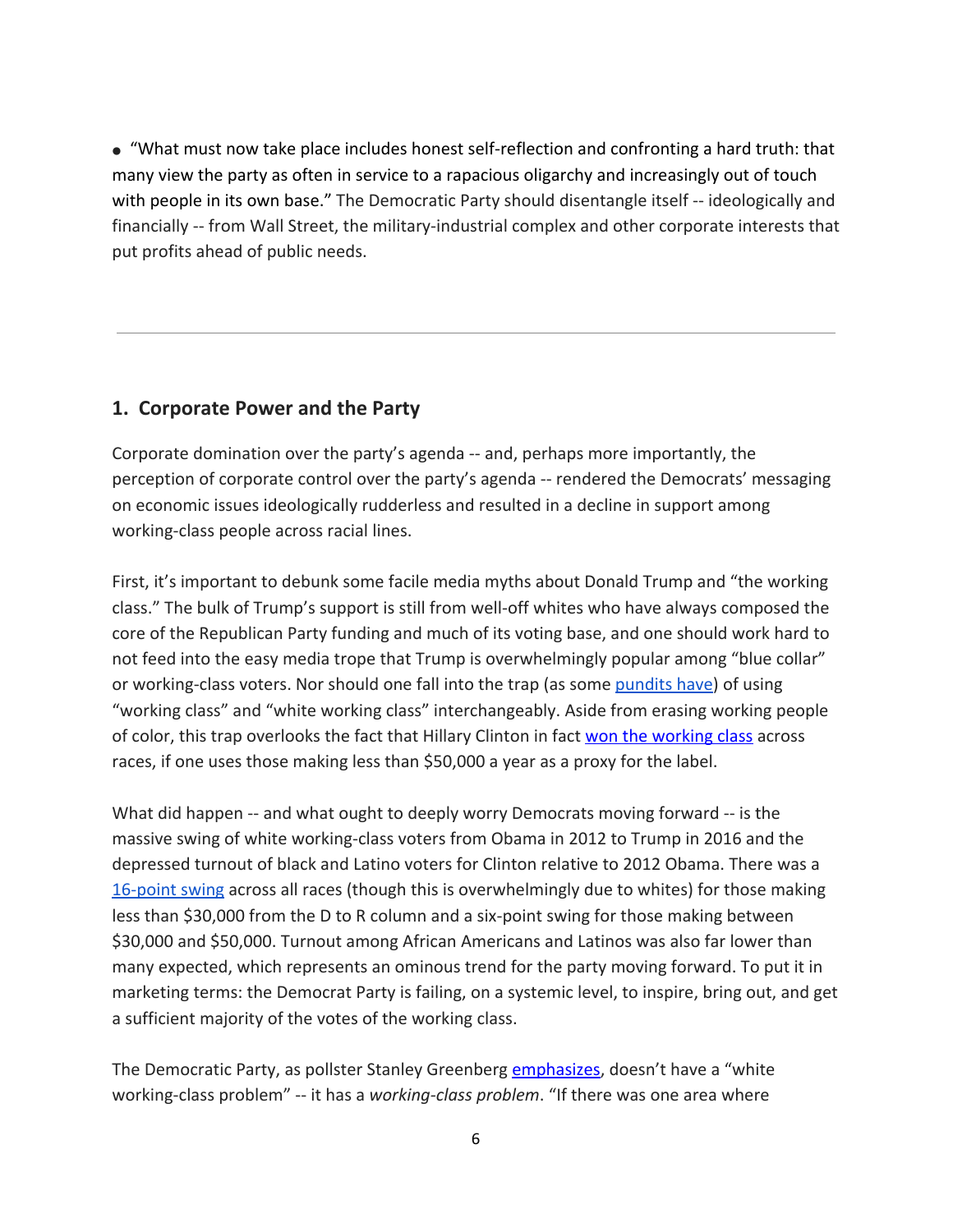Democratic turnout was undeniably weaker in 2016 than 2012 it was among African Americans," Patrick Ruffini wrote in [FiveThirtyEight](https://fivethirtyeight.com/features/black-voters-arent-turning-out-for-the-post-obama-democratic-party/). Black turnout, especially in key swing states, was 14.1 percent less than election models predicted -- far more than the 3.2 percent decline among whites. While it's important to note the [damaging](http://www.motherjones.com/politics/2017/10/voter-suppression-wisconsin-election-2016/) effect of Republican Party attempts at minority voter suppression through gerrymandering and voter ID laws, the Democratic Party has failed to give many of those who can vote a reason to do so.

This is animated, in part, by the perception that the party is in the pocket of the rich. A [poll](https://www.washingtonpost.com/page/2010-2019/WashingtonPost/2017/04/23/National-Politics/Polling/question_18638.xml?uuid=Jv7dmifZEeeSjjYkU5Bg6A) in spring 2017 found that two-thirds of the public sees the Democratic Party as "out of touch with the concerns of most people in the United States today." Meanwhile, a recent review of [census](https://www.washingtonpost.com/news/wonk/wp/2017/09/15/african-americans-are-the-only-racial-group-in-u-s-still-making-less-than-they-did-in-2000/?utm_term=.4cfc6c4c1244) [data](https://www.washingtonpost.com/news/wonk/wp/2017/09/15/african-americans-are-the-only-racial-group-in-u-s-still-making-less-than-they-did-in-2000/?utm_term=.4cfc6c4c1244) by the *[Washington](https://www.washingtonpost.com/news/wonk/wp/2017/09/15/african-americans-are-the-only-racial-group-in-u-s-still-making-less-than-they-did-in-2000/?utm_term=.4cfc6c4c1244) Post* found that African Americans are "the only U.S. racial group earning less than they did in 2000." The unfettered capitalist economy partly enabled by Democrats since the 1990s has devastated the working class, doubly so the black working class, and the Democratic Party's major role in that devastation continues to have a harmful effect on party prospects.

The party has attempted to convince working-class voters that it can advance the interests of the rich and working people with equal vigor. This sleight-of-hand was more feasible pre-2008 economic crash, but it has since lost credibility as inequality grows and entire communities are gutted by free market, anti-union, anti-worker ideology and policy. The champions of the growth-raises-all-boats mythology had their chance and they failed the vast bulk of working Americans. President Obama, with his unique political skills, preempted and co-opted economic populism to some extent (though it surfaced briefly and strongly with the Occupy Wall Street movement in 2011/2012), but it re-emerged with Bernie Sanders' insurgent primary campaign. In her 2016 general election loss, Clinton was [outflanked](https://www.washingtonpost.com/blogs/plum-line/wp/2017/05/01/why-did-trump-win-new-research-by-democrats-offers-a-worrisome-answer/?utm_term=.29e62f753cf8) on economic messaging by Trump's huckster appeals to anti-NAFTA and anti-free-market sentiment.

Tone-deafness on class was seen time and again in Clinton's campaign: avoiding clear, class-based messaging and instead offering up bloodless micro-targeted policies. Clinton didn't propose free public college as such, but [rather](http://www.marketwatch.com/story/clinton-wants-to-help-young-entrepreneurs-with-their-student-loans-2016-06-28) student loan abatement for potential "entrepreneurs" and a [series](http://money.cnn.com/2016/08/11/pf/college/hillary-clinton-college-plan/index.html) of other convoluted, means-tested "solutions" -- many involving GOP-like bootstrap work [requirements](https://www.usnews.com/opinion/articles/2016-09-13/hillary-clintons-free-college-isnt-better-with-student-work-requirements). Her messaging on health care was just as deficient. Instead of speaking of health care in simple, rights-based terms (much less embracing single-payer Medicare for all), Clinton talked of "expanding ACA" and frequently employed needless modifiers before "health care" such as "access to" and "affordable." While she would toss out the concept of health care as a right in the occasional tweets, her speeches and online texts rarely, if ever, framed the topic that way. "If you believe," Clinton said in her convention acceptance speech, "that every man, woman, and child in America has the right to affordable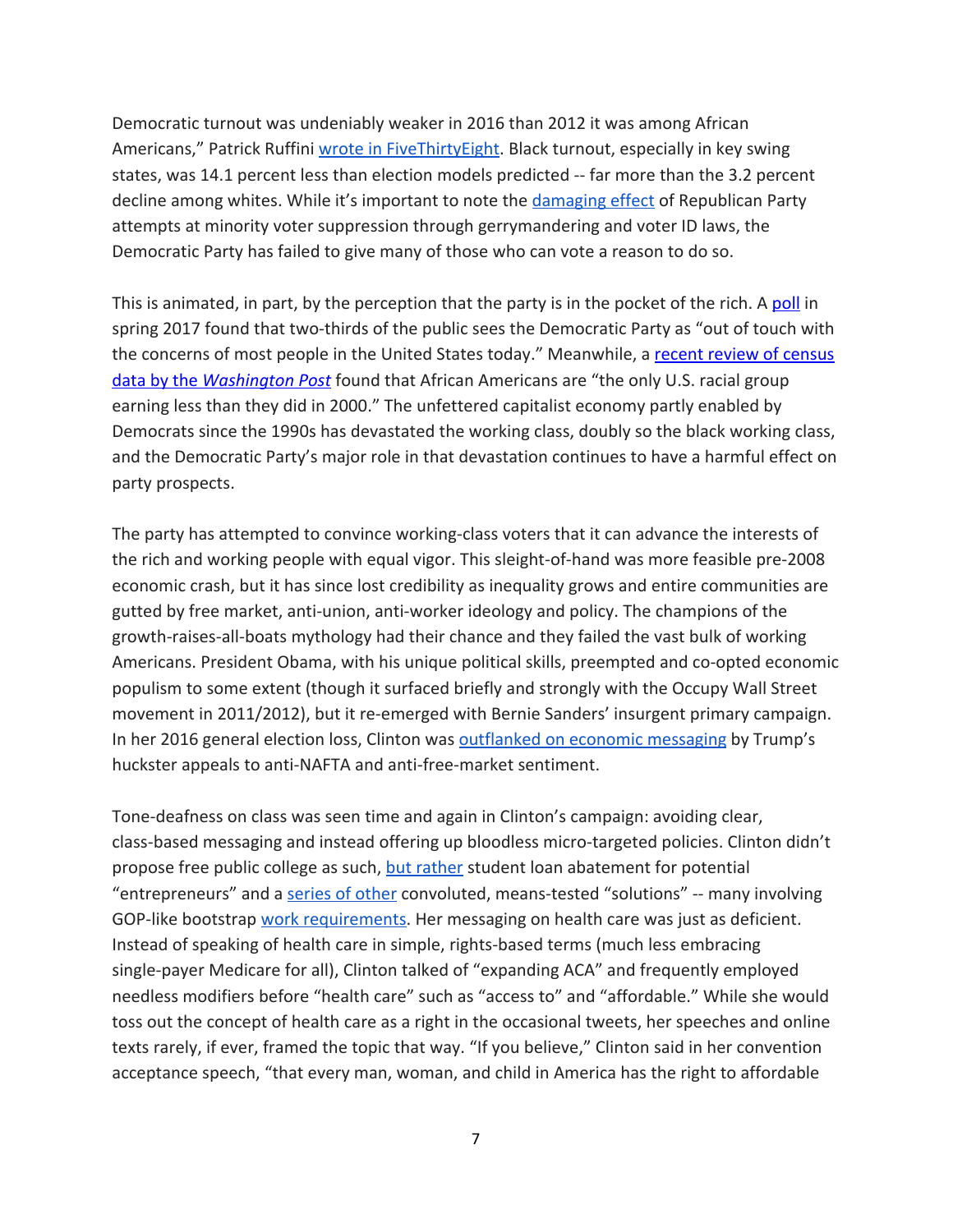health care, join us." How the word "affordable" adds to that sentence -- other than rendering it rhetorically weak and corporately palatable -- is not clear.

The Clinton campaign mocked Trump for lying about his wealth, floating the idea of labeling him "Poor Donald" -- a too-cute-by-half attempt to call Trump a financial fraud. That actually backfired, making Clinton look like a rich snob and Trump like a regular guy. (It wouldn't have seemed so glib had Clinton herself said much [about](https://www.nytimes.com/2016/08/12/us/politics/trump-clinton-poverty.html) the issue of poverty on the campaign trail. Instead she, like the broader Democratic leadership, relied almost exclusively on the go-to, offend-no-one label "middle class.") Clinton told a [crowd](https://twitter.com/danmericaCNN/status/791315326042533889) in Lake Worth, Florida that she liked "having the support of real billionaires" because "Donald gives a bad name to billionaires." That was a deeply strange messaging choice given that 82 percent of the [population](https://www.commondreams.org/news/2017/07/13/can-you-say-oligarchy-75-americans-think-wealthiest-have-too-much-power) think the wealthy "have too much influence in Washington." Most importantly, during the campaign Clinton -- unable to throw stones from her glass house -- virtually abandoned talking about pay-to-play big money in politics.

The surge in populism (which can be broadly defined as a dislike of "the establishment"), brought on by widening inequality and economic stagnation, will be filled by some political force or other -- either the cruel and demagogic forces of the far right and its billionaire backers, or a racially diverse and morally robust progressive vision that offers people a clear alternative to the ideological rot of Trumpism. The mainstream Democratic storyline of victims without victimizers lacks both plausibility and passion. The idea that the Democrats can somehow convince Wall Street to work on behalf of Main Street through mild chiding, rather than acting as Main Street's champion against the wealthy, no longer resonates. We live in a time of unrest and justified cynicism towards those in power; Democrats will not win if they continue to bring a wonk knife to a populist gunfight. Nor can Democratic leaders and operatives be seen as real allies of the working class if they're afraid to alienate big funders or to harm future job or consulting prospects.

On environmental matters, similar problems abound. Leading Democrats have been forthright in condemning GOP climate denial, yet most of the same Democrats routinely indulge in denial that corporate power fuels climate denial and accelerates climate damage. While scoring political points by justifiably lambasting dangerous Republican anti-science positions, most Democrats have gravitated toward proposals (like various forms of carbon trading and cap-and-trade) that cannot come close to addressing the magnitude of the climate crisis. Steps like a [carbon](https://www.carbontax.org/blog/2016/06/29/last-weeks-democratic-platform-vote-was-a-win-for-carbon-taxes/) tax -- necessary, though insufficient -- are badly needed along with imposition of major [regulatory](https://e360.yale.edu/features/why_we_need_a_carbon_tax_and_why_it_won_be_enough) measures to drastically reduce carbon emissions. While the short-term prospects for meaningful federal action on climate are exceedingly bleak, state-level initiatives are important and attainable. Meanwhile, it's crucial that the Democratic Party stop confining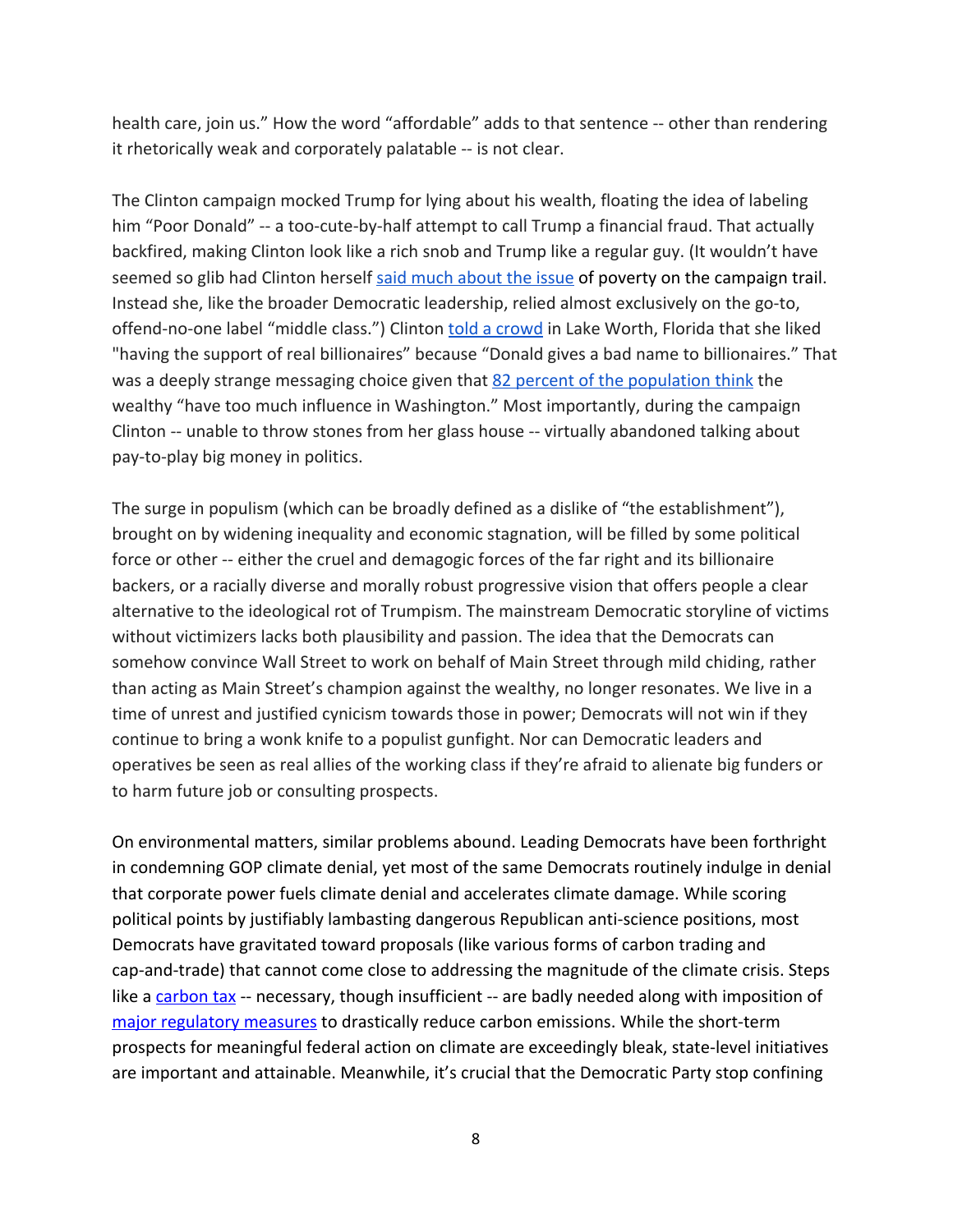its climate agenda to inadequate steps that are palatable to Big Oil and mega-players on Wall Street.

It's telling that during the 16 years of the Clinton and Obama presidencies, when so many U.S. jobs were "outsourced" to cheap labor countries, one is hard pressed to recall either Democratic president ever taking a single U.S. corporation to task on the issue, even rhetorically. (To chair his Jobs Council, Obama chose the CEO of outsourcing pioneer General Electric.) Such silence and/or complicity on corporate greed and irresponsibility allowed a charlatan like Trump to grandstand as the savior of jobs and working people.

Perhaps the most literal instance of the party's sense of corporate entitlement came in the summer of 2017 when the Democratic National Committee sent out fundraising mailers designed to look like [collection](https://www.pastemagazine.com/articles/2017/08/why-are-the-dems-sending-collection-letters-to-don.html) letters to its supporters. The DNC team scrawled "FINAL NOTICE" across the envelopes and put "Finance Department" as the return address. The message it conveyed, intentionally or not, was: *you owe us*. That, not coincidentally, is a message the party leadership has been sending to core constituencies through its policies and campaign spending priorities.

Meanwhile, for the party, longtime neglect of rural America has come back to haunt. "If the Democratic Party wants to rebuild trust in rural areas -- if it wants to win back states like Wisconsin -- then it has to develop robust social policies that address rural needs," journalist Sarah Jones **[observed](https://www.thenation.com/article/the-lefts-opportunity-in-wisconsin/)** midway through 2017. Fighting for rural broadband and obtaining more funds for Federally Qualified Health Centers in underserved areas have been important efforts and deserve higher priority. Meanwhile, the party should stop elevating Big Ag allies like Tom Vilsack, the Monsanto-smitten politician who served as Agriculture Secretary in the Obama administration for eight years. "Identifying the corporate power that holds back farm communities could revive Democratic fortunes," author David Dayen [wrote](https://www.thenation.com/article/democrats-can-win-rural-voters-by-taking-on-big-agriculture/) a few months ago. "Obviously, there are huge cultural barriers dividing Democrats from these areas, dominated by a media that paints them in the worst possible light. But the answer to that isn't to walk away from the region, or present Republican-lite 'moderates' who line up with corporate interests; it lies in showing farmers you stand with them, not the monopolies."

It must be stressed that any attempt to win over working-class white voters cannot be at the expense of a firm commitment to racial justice, LGBTQ equality or women's rights. Attempts to win over those who exited the party in 2016 must never involve racist pandering or putting off issues of social justice lest they "offend" whites. Immediately after the 2016 election, several high status pro-Democrat pundits [suggested](https://qz.com/842675/donald-trump-did-not-beat-hillary-clinton-because-of-identity-politics/) Clinton's loss was a result of a backlash to "identity politics" -- thus blaming those most vulnerable to Trump for Trump. This posits a false dichotomy between discussing economic injustice and fighting for rights unique to certain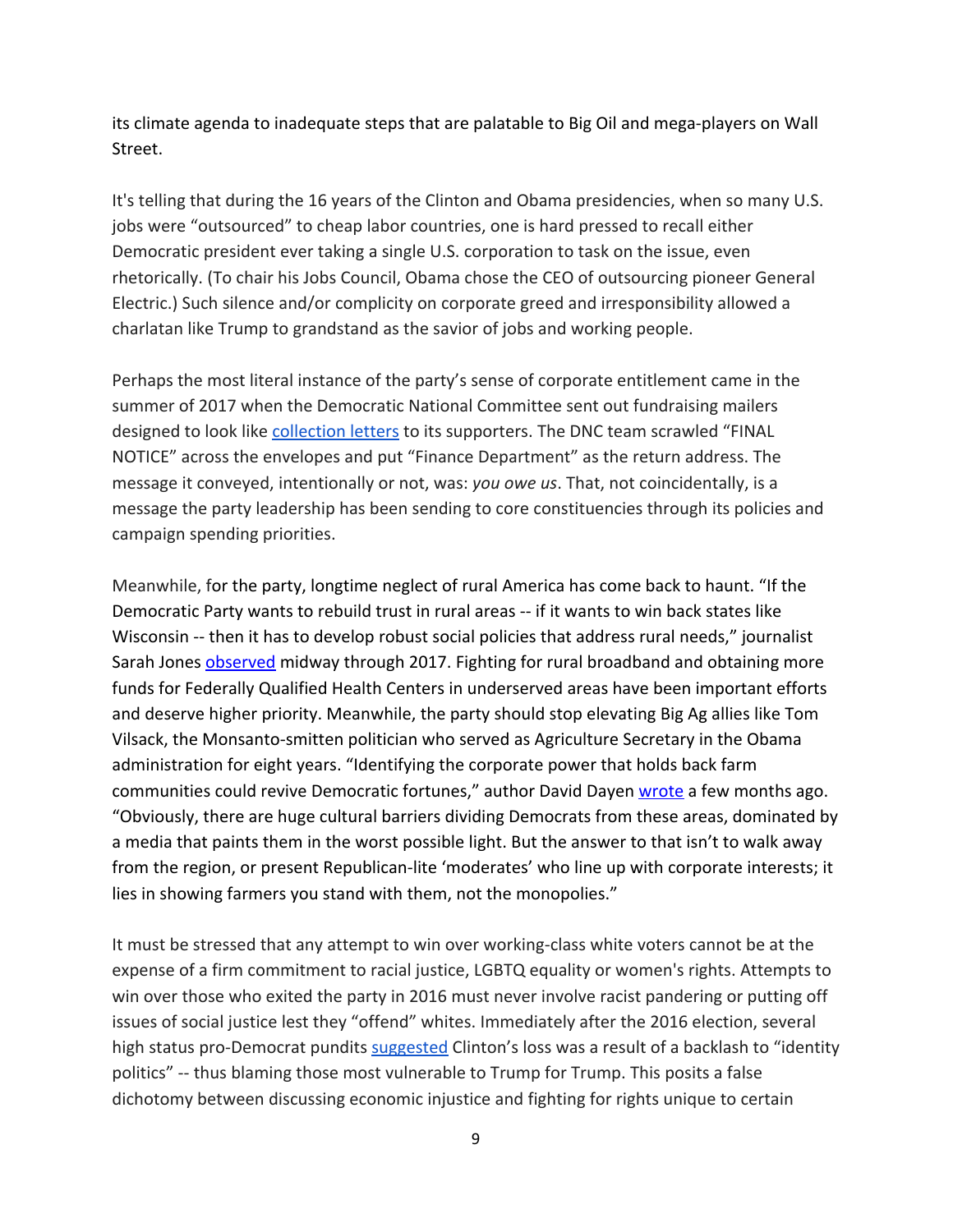communities. Indeed, women, trans people, Latinos, and African Americans disproportionately comprise the working class -- and issues that specifically target them are, by definition, "working class issues." Just the same, big tent goals such as higher minimum wage, single-payer health care and free public college -- issues that have huge appeal among poor whites -- will disproportionately benefit these communities.

Many party leaders have strongly advocated for women in such vital realms as reproductive rights, pay equity, protection against employment bias and equal access to public services. Yet [the](http://www.yesmagazine.org/commonomics/the-feminization-of-poverty) widening economic disparities that especially harm women -- sometimes called the [feminization](http://www.yesmagazine.org/commonomics/the-feminization-of-poverty) of poverty -- are directly related to policies that boost the power of large corporations. The corporate-friendly inclinations of the Democratic Party have ended up increasing rather than reducing those disparities, with dire consequences. As activist Carmen Rios [points](https://everydayfeminism.com/2015/06/feminizing-poverty/) out, "women's wages have gone stagnant, and women continue to find themselves on the bottom of every ladder, looking up through a glass ceiling." In the real world, the well-being of women is indivisible from their economic circumstances and security.

Building an intersectional coalition -- one that unites the working class across racial lines while addressing issues specific to people who are targeted based on identity -- is key to creating an electoral force that can not only win, but also overwhelm the small group of wealthy white men the GOP works to further enrich. If the Democratic Party is to become such a political force, it will require a much bolder economic agenda to directly challenge corporate power.

#### **2. Race and the Party**

Racial minorities have been [crucial](https://ropercenter.cornell.edu/polls/us-elections/how-groups-voted/) to the prospects of Democratic presidential candidates. During the first four elections of this century, the party nominee's share of the African-American vote averaged 91 percent. Support for the Democratic ticket among Latino voters rose to 71 percent in 2012. Common sense, especially without Obama on the ballot, should have caused the party to solidify those gains last year with outreach and policy that would engage with the base and get out the vote. Instead the party squandered its foothold among people of color.

During the 2016 campaign and since then, the Democratic Party failed to connect sufficiently with people of color. It failed to craft policies that speak to the material inequality imposed on people of color, failed to allocate sufficient resources to outreach in communities of color,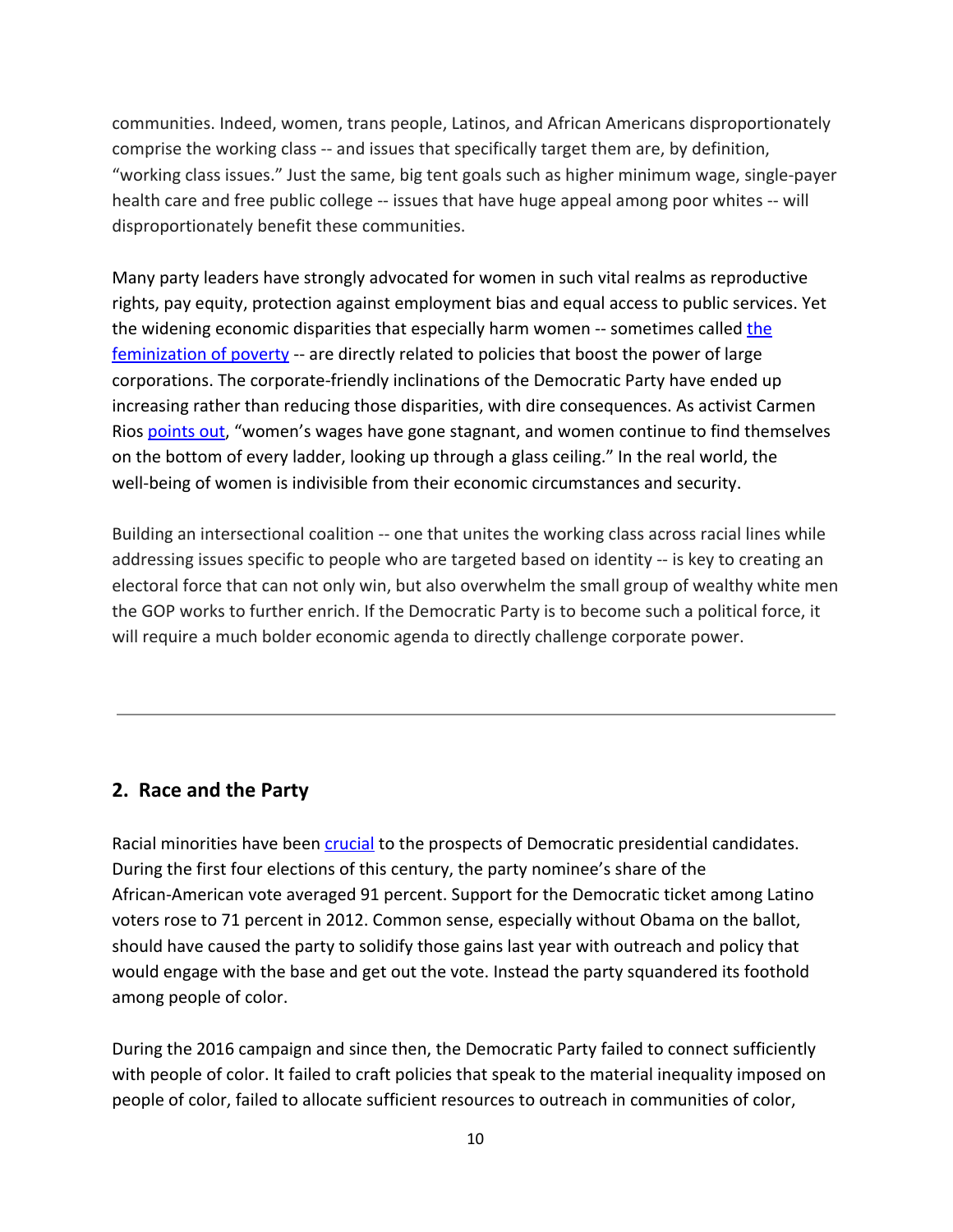failed to cultivate grassroots organizers, and failed to directly address or challenge Republican efforts to suppress minority voters. As a result of these failures, Democrats saw dips in voter turnout and voter support among people of color -- dips that were disastrously concentrated in swing states. In short, these missteps likely cost the party the presidential election.

"For every blue-collar Democrat we lose in western Pennsylvania, we will pick up two moderate Republicans in the suburbs in Philadelphia," Sen. Chuck Schumer declared in July 2016. "And you can repeat that in Ohio and Illinois and Wisconsin." Schumer's boast demands scrutiny not just because of the disastrous results in three of those four states, but because of the people it overlooked. It illustrated a fundamental assumption underpinning Democratic voter outreach: that to defeat Trump, the party could depend on white suburban voters and give short shrift to working-class voters -- including the voters of color who form 46 [percent](http://thehill.com/blogs/pundits-blog/national-party-news/345056-democrats-new-better-deal-comes-up-short-for-people-of) of the party's base.

This badly flawed assumption went much deeper than an offhand remark by a leading Democrat. The Democratic spending in the 2016 election focused enormous resources on white voters to the relative neglect of people of color. Steve Phillips, founder of Democracy in Color, [noted:](https://www.nytimes.com/2017/07/20/opinion/democrats-midterm-elections-black-voters.html?mcubz=1&_r=0) "In spring 2016, when the progressive independent expenditure groups first outlined their plans for \$200 million in spending, they did not allocate any money at all for mobilizing black voters." While officials did spend some token funds on radio and digital outreach to black voters, major financial support for the sort of door-knocking and phone-ringing that has been crucial in countless races was limited -- this despite the fact that a grassroots, [person-to-person](https://www.vox.com/2014/11/13/7214339/campaign-ground-game) [ground](https://www.vox.com/2014/11/13/7214339/campaign-ground-game) game is proven to be the most effective tool in getting would-be voters to the polls.

[Inadequate](http://www.salon.com/2016/08/08/swinging-the-senate-blue-may-hinge-on-latino-voters-why-more-action-to-mobilize-these-voters-is-necessary_partner/) outreach extended to Latino voters as well. The Congressional Hispanic Caucus [critiqued](http://thehill.com/latino/297515-hispanic-dems-disappointed-with-partys-latino-outreach) the Clinton campaign's strategy, saying it did not hire enough Latino consultants who had experience working within the communities that outreach efforts were meant to target. This shortcoming should have been addressed well before the campaign ramped up. In 2014, Albert Morales, then the Hispanic Engagement Director at the Democratic National Committee, **[proposed](http://www.huffingtonpost.com/entry/democrats-latino-turnout_us_5826579ee4b060adb56e8fbd)** a \$3 million plan aimed at raising voter turnout in Arizona, Colorado, Florida, New Mexico and Texas. Despite the meager cost, the plan was nixed. "I just asked for what I needed," Morales said. "I ended up getting closer to \$300,000 and it all went to radio…. It was just pitiful." (This \$300,000 for Latino outreach in those five states ended up being less than a third of the \$1 [million](http://www.businessinsider.com/clinton-pac-spends-1-million-to-correct-people-online-2016-4) the [campaign-coordinating](https://www.washingtonpost.com/news/post-politics/wp/2015/05/12/how-a-super-pac-plans-to-coordinate-directly-with-hillary-clintons-campaign/) Super PAC Correct the Record pledged to spend on social media accounts to counteract anti-Clinton comments on Twitter and Reddit.) The lack of funding was compounded by poorly-timed spending; the Clinton campaign *did not [launch](https://www.washingtonpost.com/politics/among-democrats-deep-concern-about-clintons-hispanic-strategy/2016/09/18/38d3b99a-7c54-11e6-bd86-b7bbd53d2b5d_story.html?utm_term=.e39d0d7dd9bf)* a sustained Spanish-language ad campaign until September, putting her well behind the calendar successfully implemented by the Obama campaign in 2008 and 2012.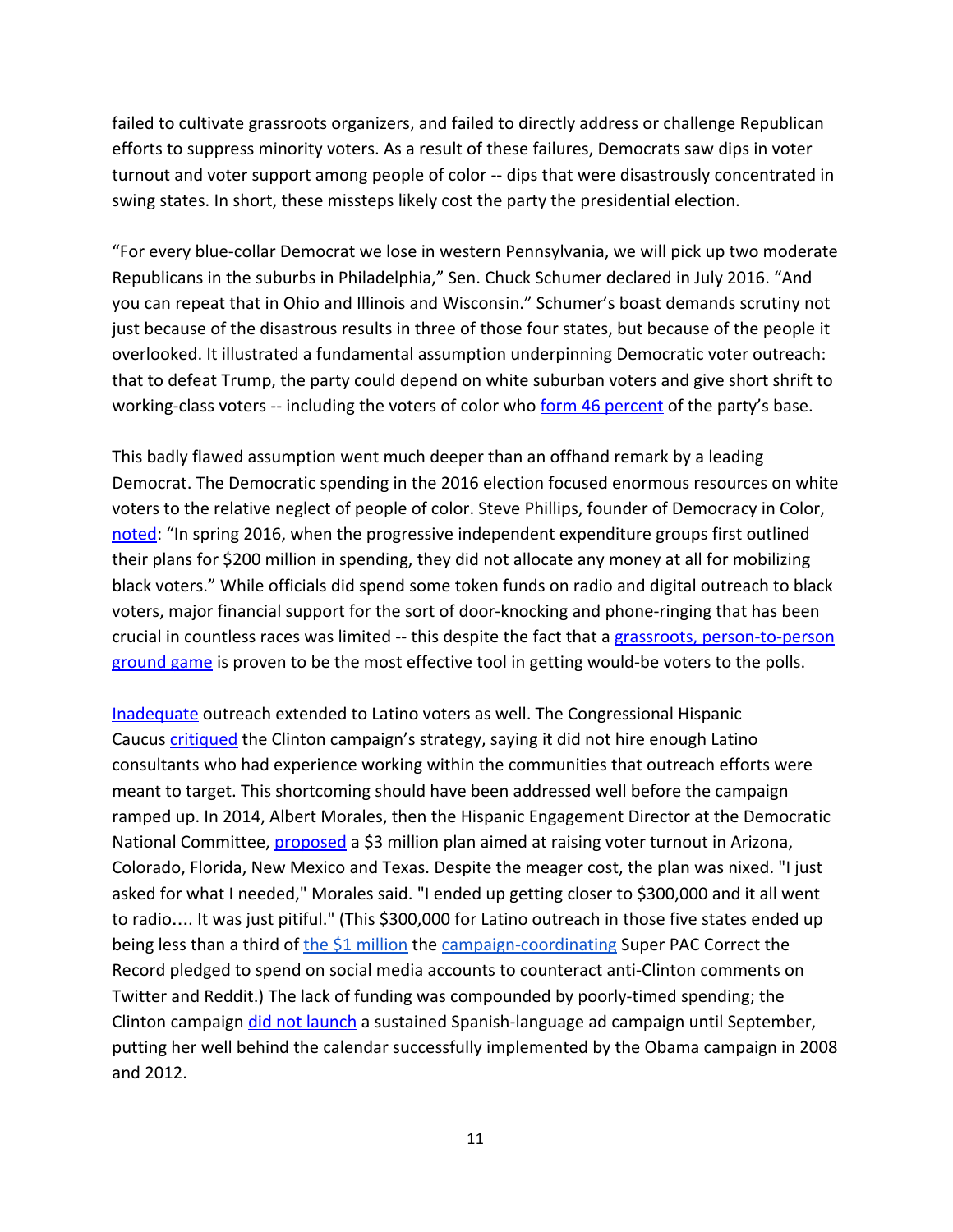Clinton's campaign also fell short in its outreach to Native Americans. Notably, Clinton refused to condemn the Dakota Access Pipeline, despite the Standing Rock Sioux Tribe's land rights and major protests [generating](https://www.nytimes.com/2016/10/29/us/dakota-access-pipeline-protest.html) headlines in the immediate run-up to the general election. Robert Satiacum, a member of Washington's Puyallup Tribe and a Democrat elector, [announced](https://apnews.com/d3a1c10593c44da58bb611ef09101214/washington-state-elector-says-he-wont-vote-clinton) before November 8th that he would not vote for Hillary Clinton in the Electoral College even if she won the popular vote. In his statement, he cited her poor policy and **[outreach](https://indiancountrymedianetwork.com/culture/thing-about-skins/the-only-presidential-candidate-that-makes-indian-country-a-priority-native-people-feeling-the-bern/)** to indigenous peoples.

Clinton saw some limited success in reaching people of color through outreach to Asian Americans and Pacific Islanders (AAPI). While the Trump campaign was slow to mobilize its efforts among AAPI, Clinton's campaign established an outreach arm in [January](https://www.nytimes.com/politics/first-draft/2016/01/07/hillary-clinton-to-open-asian-american-outreach-effort-in-california/) 2016 and had the opposition [playing](http://www.washingtonexaminer.com/clinton-kaine-want-to-run-up-the-asian-vote/article/2599263) catch-up.

However, the Clinton campaign's relative success with Asian Americans stands in contrast with its generally stingy spending on minority voter outreach. Rather than invest in a coalition of people of color, Democrats spent lavishly on white suburban voters, as per Schumer's formula. Advisors placed a particular emphasis on [winning](http://time.com/4486321/hillary-clinton-outreach-republican-voters/) over 2012 Romney voters by pointing to Trump's repugnant lack of decency.

That powerful Democrats employed such a strategy is perhaps not surprising in view of their largely white [leadership](http://www.sfchronicle.com/politics/article/Democrats-should-stop-chasing-white-voters-and-10797097.php), which has hired overwhelmingly white contractors during the past several election cycles. The party spent \$514 million on contractors during the 2010 and 2012 elections, with just 1.7 [percent](https://www.usnews.com/news/articles/2016-06-23/black-contractors-democrats-take-us-for-granted) of that going to minority contractors, by one estimate.

The Democrats' ineffective paid outreach might not have been as notable had the party run with messaging that spoke more deeply and clearly to the material needs of people of color. Communities [vote](http://abc7chicago.com/politics/foxx-defeats-alvarez-in-cook-county-states-attorney-primary/1247992/) for policy proposals that address the realities of their lives, and thousands of activists are at the disposal of any presidential candidate who can convincingly respond to a racist criminal justice system and extreme economic disparity.

Dominating the news in the summer of 2016 were police [slayings](http://www.npr.org/sections/codeswitch/2016/07/07/485078670/two-days-two-deaths-the-police-shootings-of-alton-sterling-and-philando-castile) of black men like Philando Castile and Alton Sterling. While Hillary Clinton [condemned](http://www.cnn.com/2016/09/21/politics/hillary-clinton-police-shootings-terence-crutcher-keith-lamont-scott/index.html) those shootings and established personal connections to family members of other victims of police killings, some black leaders [felt](http://www.npr.org/2016/08/19/490622277/between-police-and-black-lives-matter-hillary-clinton-walking-a-fine-line) her platform fell woefully short in addressing the underlying realities that produce state violence and impunity. Black Lives Matter activists [gathered](https://www.telesurtv.net/english/news/Hillary-Delete-Yourself-Black-Lives-Matter-Not-Voting-Clinton-20160727-0033.html) outside the national convention in July to protest those shortcoming, among them Samaria Rice, the mother of slain 12-year-old Tamir. Rice was invited to speak at the convention on Clinton's behalf, but declined. "[I want] a lot on the table, not a little bit of talk, a lot of talk about police brutality, police accountability, making new policies, taking some away, and just reforming the whole system. I think that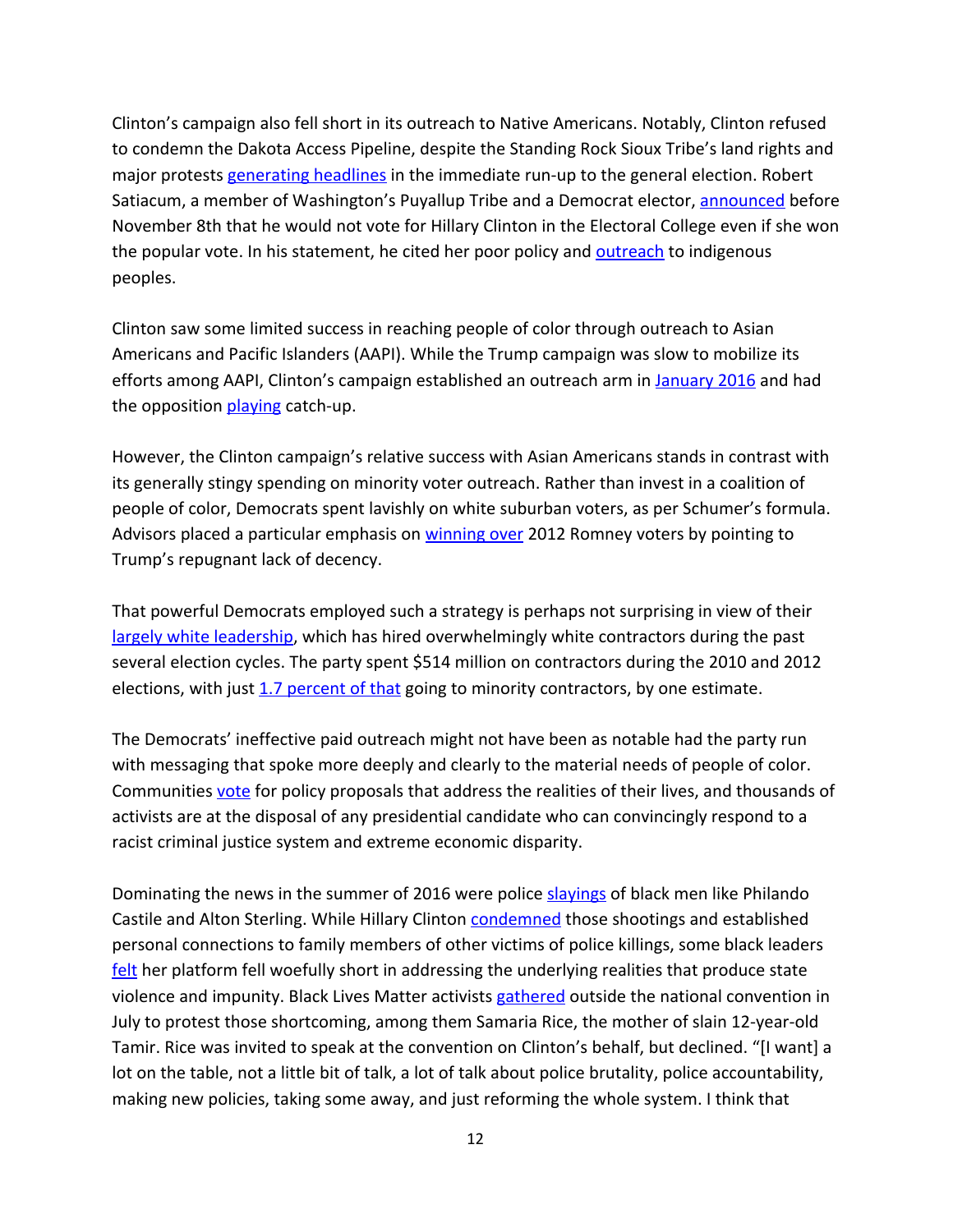would make me feel better, and no candidate has [done] that for me yet," she said in an interview with Fusion.

Focus groups conducted at the height of election season show that Rice was far from alone, and [emphasized](https://www.usnews.com/news/politics/articles/2016-11-09/clinton-made-her-case-to-black-voters-why-didnt-they-hear-her) growing mistrust of the Democratic Party among young black voters. A September 2016 *New York Times* [poll](https://www.nytimes.com/2016/09/05/us/politics/young-blacks-voice-skepticism-on-hillary-clinton-worrying-democrats.html) showed that black voters, particularly young people, viewed Hillary Clinton as part of the political establishment, remained skeptical of her past [support](https://www.thenation.com/article/hillary-clinton-does-not-deserve-black-peoples-votes/) for a criminal justice system steeped in racism, and did not believe she fully embraced black activists, including Black Lives Matter.

Clinton's shortcomings on racial justice reached far beyond the carceral state. Efforts to separate racial injustice from the economic status quo ignore the fact that the status quo [disproportionately](https://talkpoverty.org/2017/09/13/years-poverty-data-look-lot-different-break-race/) harms people of color. For instance, the typical white family is 16 [times](https://www.forbes.com/sites/laurashin/2015/03/26/the-racial-wealth-gap-why-a-typical-white-household-has-16-times-the-wealth-of-a-black-one/) [wealthier](https://www.forbes.com/sites/laurashin/2015/03/26/the-racial-wealth-gap-why-a-typical-white-household-has-16-times-the-wealth-of-a-black-one/) than a black one, and racism is **[systematically](http://nymag.com/daily/intelligencer/2017/09/the-american-economy-isnt-getting-any-less-racist.html) [rooted](http://www.demos.org/sites/default/files/publications/RacialWealthGap_1.pdf)** in the U.S. economy. In fact, a study [predicted](https://www.theguardian.com/inequality/2017/sep/13/median-wealth-of-black-americans-will-fall-to-zero-by-2053-warns-new-report?CMP=twt_gu) that the median wealth of African Americans would fall to zero by 2053; another **[found](http://www.latimes.com/business/la-fi-african-american-income-20170915-story.html)** that African Americans are the only group earning less than they did in 2000. Likewise, Native Americans continue to suffer [disproportionately](https://www.usnews.com/news/articles/2014/11/27/native-americans-left-behind-in-the-economic-recovery) from the 2008 recession, and [one-in-four](http://www.pewresearch.org/fact-tank/2014/06/13/1-in-4-native-americans-and-alaska-natives-are-living-in-poverty/) Native Americans live in poverty. As Mike Konczal of the Roosevelt Institute [writes](http://www.huffingtonpost.com/entry/progressive-economic-policy-racial-injustice_us_57587395e4b0ced23ca6cd96) in "Racial Justice and This Agenda," concentrated wealth puts already economically marginalized minority groups in direct harm -- and colorblind approaches to economic policy fall short. While Clinton did strongly support race-based economic policies, her plan did not offer the kind of populist redistribution package that would have [moved](http://www.huffingtonpost.com/les-leopold/hillarys-wall-st-friendly_b_9416294.html) voters hurt by the current economic system.

Aimee Allison, president of Democracy in Color, [wrote](http://thehill.com/blogs/pundits-blog/national-party-news/345056-democrats-new-better-deal-comes-up-short-for-people-of) in retrospect that while the Clinton campaign trumpeted the 2016 platform as "the most progressive platform in our party's history and a declaration of how we plan to move America forward," its promises stopped short of offering sufficient change. Allison cited the **People's [Platform](https://actionnetwork.org/petitions/s4p?source=AllofUS)** put forward by a coalition of groups in mid-2017, praising it as "a suite of congressional bills that address a range of issues including Medicare for all, criminal justice, immigrant rights, and taxing Wall Street."

Through their mangled outreach efforts and limited policy, Democrats failed to build on Obama's success in mobilizing people of color. With Obama on the ticket, black voter [turnout](https://www.brookings.edu/blog/the-avenue/2017/05/18/census-shows-pervasive-decline-in-2016-minority-voter-turnout/) was at 65.2 percent in 2008 and 66.6 percent in 2012, the latter figure eclipsing the white voter turnout rate. But in 2016, the black voter turnout rate dipped to its lowest levels since 2000, slightly lower than John Kerry garnered in 2004.

Latino voter numbers tell a similar story: Latinos [cast](http://www.pewresearch.org/fact-tank/2016/11/29/hillary-clinton-wins-latino-vote-but-falls-below-2012-support-for-obama/) ballots for Clinton at a 66 percent clip, down 5 percent from Obama's 2012 numbers [despite](https://www.washingtonpost.com/news/the-fix/wp/2016/07/14/a-majority-of-young-people-and-hispanics-think-donald-trump-is-racist/?utm_term=.6a67fc9f6982) Clinton's opponent [calling](https://www.washingtonpost.com/news/the-fix/wp/2016/10/20/from-mexican-rapists-to-bad-hombres-the-trump-campaign-in-two-moments/?utm_term=.74c49414de6d) Mexican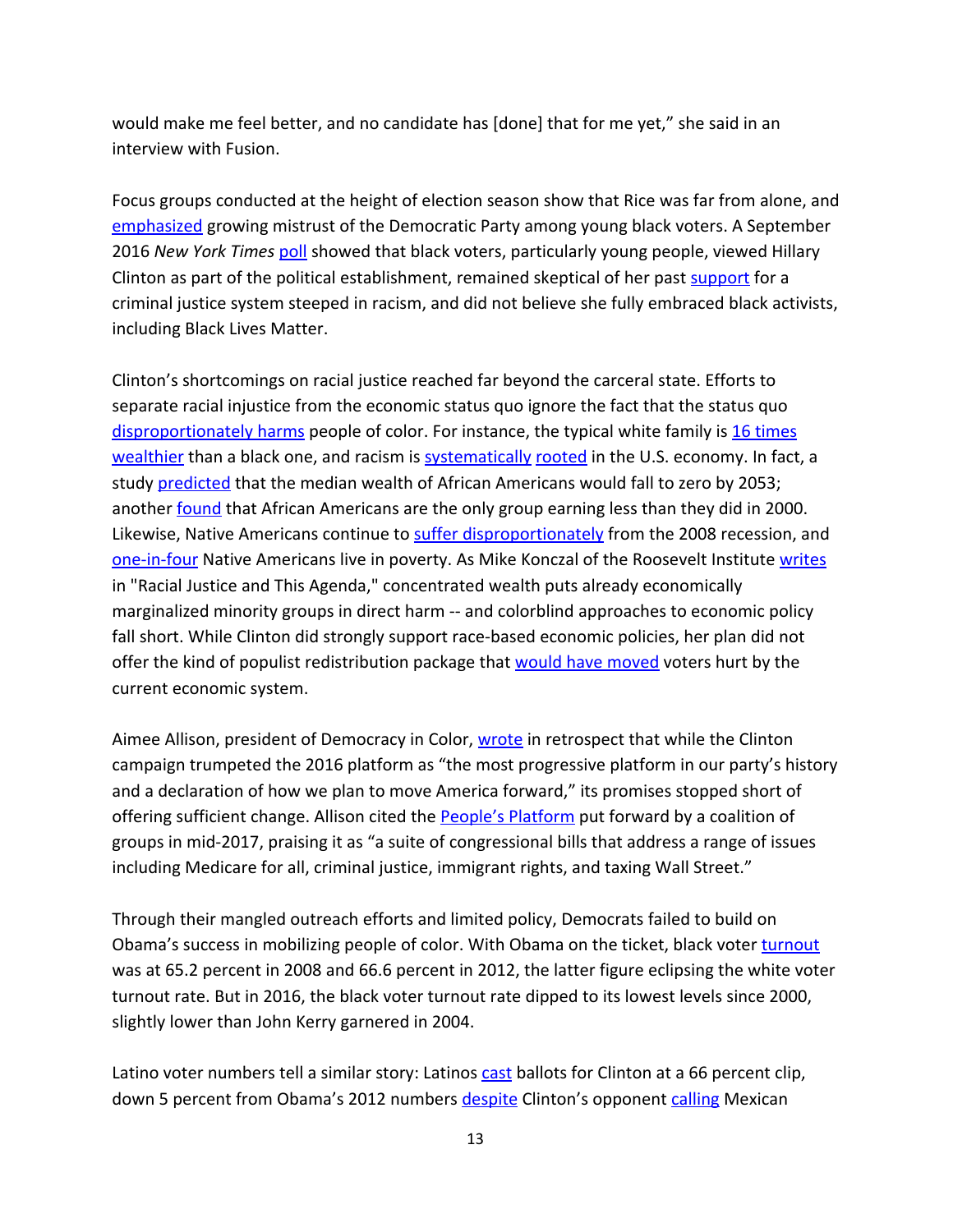immigrants "rapists" and placing a border wall at the center of his platform. Clinton did gain a marginal *[increase](https://www.nbcnews.com/news/asian-america/clinton-won-asian-american-vote-some-swing-states-turned-toward-n684716)* among Asian Americans and Pacific Islanders (AAPI) compared to Obama's 2012 campaign -- 79 percent support of voters, compared to Obama's 77 percent -- but even that success comes with a major asterisk: Trump's support among the AAPI community grew in key battleground states like Pennsylvania and Nevada, where both campaigns concentrated their efforts among AAPI voters.

On the whole, people of color were [more](https://fivethirtyeight.com/features/registered-voters-who-stayed-home-probably-cost-clinton-the-election/) likely to stay at home than white voters. A dip in turnout among voters of color is not surprising, given that Obama's campaigns had resulted in historic numbers. But that makes the Democratic strategy all the more puzzling; 2016 was the perfect time to pour resources into outreach to voters of color and solidify gains from the Obama years. Instead, the party allowed that progress to fall by the wayside.

The numbers get grimmer still when the scope is **[narrowed](http://www.huffingtonpost.com/entry/hillary-clinton-voter-turnout-key-states_us_582b79bae4b01d8a014b051f)** to predominantly black areas in crucial counties like Milwaukee County in Wisconsin, Wayne County in Michigan and Philadelphia County in Pennsylvania, where Clinton's tallies plummeted compared to Obama's in 2012. If Clinton had retained votes in those three counties alone she either would have won the states or significantly cut into Trump's razor-thin margins of victory. The importance of minority voters grows yet more vital when considering the Republicans' "wildly [successful"](https://thinkprogress.org/2016-a-case-study-in-voter-suppression-258b5f90ddcd/) voter suppression efforts. Conservative legislatures passed laws that targeted millions of people of color in Wisconsin, North Carolina and Florida -- three states Clinton lost.

One year after the election, there are scant signs that the national Democratic Party leadership has learned much from the failures of 2016. Outreach efforts since then do not indicate a solid commitment to implementing new policies or strategies for more substantial engagement with people of color. The party's spending to fight against voter suppression laws or for automatic voter registration has been dwarfed by its quest to gain the votes of registered Republicans. Yet "the turnout of people of color and progressive whites" is crucial, Steve Phillips [persuasively](https://www.thenation.com/article/to-win-in-midterm-elections-turnout-is-key/) [argues](https://www.thenation.com/article/to-win-in-midterm-elections-turnout-is-key/), and that turnout will have a far larger impact on control of Congress than any marginal gains the Democrats achieve among Republican voters.

The hotly contested and incredibly expensive race this spring for an open congressional seat in Georgia's Sixth District amounted to the party doubling-down on the fruitless pursuit of conservative voters. Democrats sought to flip the seat in a longtime Republican stronghold with the aptly named white-bread ["Panera](https://www.vox.com/policy-and-politics/2017/4/19/15351888/panera-bread-ossoff) theory," which holds that the path to victory for Democrats in the coming elections runs through affluent suburban white voters. Democratic nominee Jon Ossoff courted traditional Republicans believed to be dismayed or disgusted by Trump -- voters for whom decorum, not policy, was the last straw. Just as the party had in 2016, Democrats poured seemingly bottomless funds into white outreach; they spent more [money](http://www.motherjones.com/politics/2017/06/jon-ossoff-karen-handel-georgia-special-election-results/) on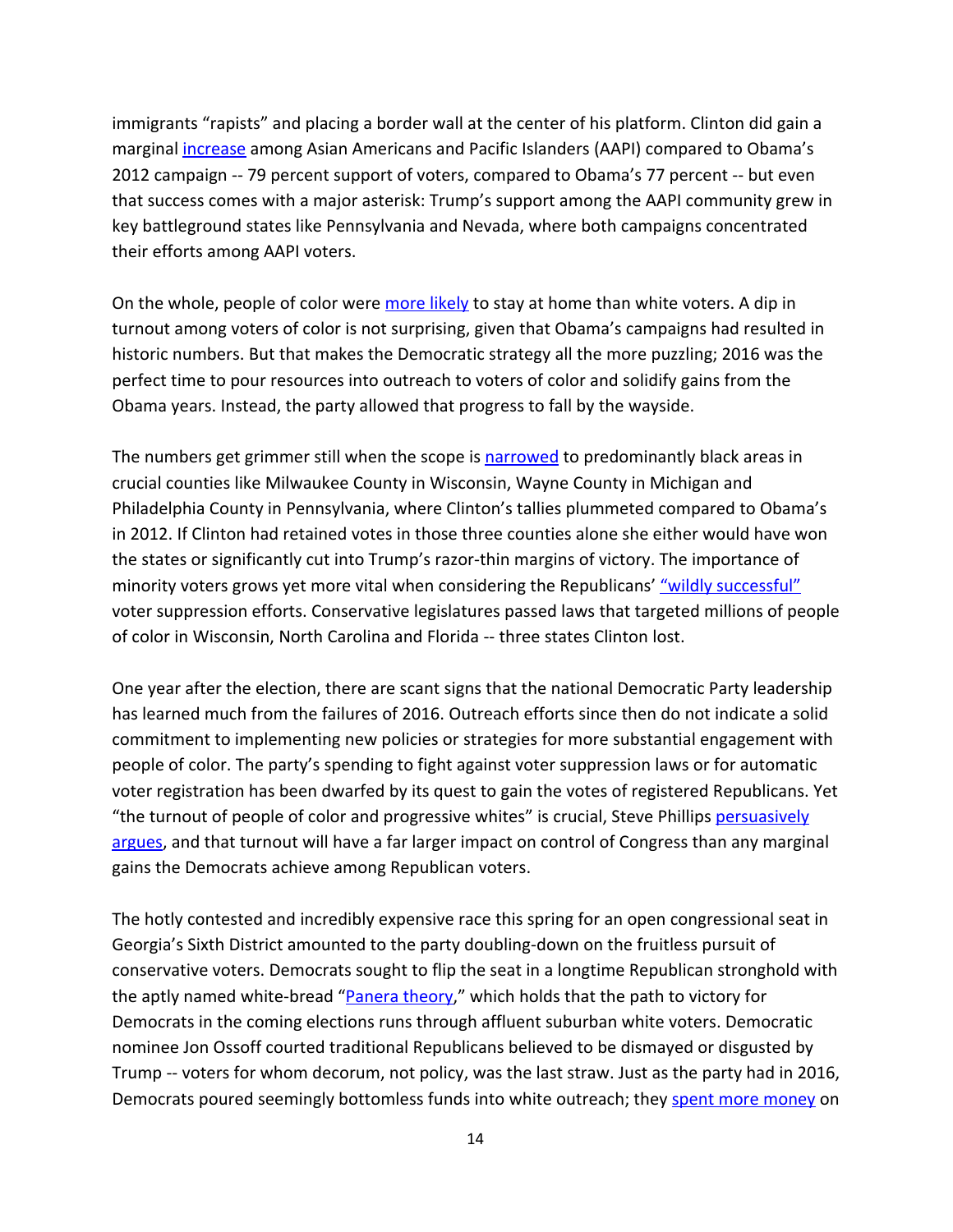Ossoff's campaign than on any other House race in history, pulling out all the stops for the white moderately-conservative voters they wanted to believe were finally theirs.

Ossoff lost to Republican Karen Handel despite significantly [outspending](https://www.nytimes.com/interactive/2017/06/20/us/politics/georgia-6th-most-expensive-house-election.html) her. But even before the tallies came in, *[flaws](https://ourfuture.org/20170626/would-a-berniecrat-have-won-ossoffs-georgia-race)* in the Democrat's strategy were clear. A big one was that it took voters of color for granted. Democratic pollster Cornell Belcher *[lamented](http://www.latimes.com/politics/la-na-pol-georgia-democrats-blacks-20170616-story.html)* the tactic in a conversation with the *Los Angeles Times*. "We are spending the vast majority of our dollars chasing a shrinking, increasingly resistant, mythical swing vote as opposed to trying to hold onto the majority coalition that voted for us in 2008 and 2012," he said. "I would argue that is a mistake." He noted that [more](http://thegrio.com/2017/02/28/most-african-americans-feel-taken-for-granted-by-democratic-party/) than half of African Americans feel the party takes their vote for granted.

There are all too many indications that the Democratic Party leadership and their messengers do indeed feel that people of color owe their votes to the party, particularly in the age of a Republican Party deeply [aligned](https://www.theguardian.com/commentisfree/2017/aug/19/republican-party-white-supremacists-charlottesville) with white supremacists. This concept of indebted voters seems to lie at the root of Democrats' refusal to develop policies and strategies that are responsive to people of color, and it seeps into the party's messaging. For instance, in response to one of Trump's most brazen acts of white supremacy, the pardon of Arizona sheriff Joe Arpaio in August, [prominent](https://twitter.com/joyannreid/status/901239763289722880) Democratic [media](https://twitter.com/markos/status/901250617783468032?lang=en) figures put the responsibility at the feet of recalcitrant voters for failing to defeat Trump, rather than party leaders who got their strategy wrong.

The consequences of such approaches have been grim for the Democratic Party. In the wake of the 2016 election defeat -- and with the significance of voters of color set to keep [growing](http://www.epi.org/publication/the-changing-demographics-of-americas-working-class/) in the election cycles to come -- the party must hold up its end of the bargain with minority voters.

# **3. Young People and the Party**

"We needed to be in the low 60s with young people, and at the end of the day, we were in the high 50s," Hillary Clinton's campaign manager, Robby Mook, told a conference held at Harvard University's Kennedy School of Government weeks after the election. "That's part of why we lost."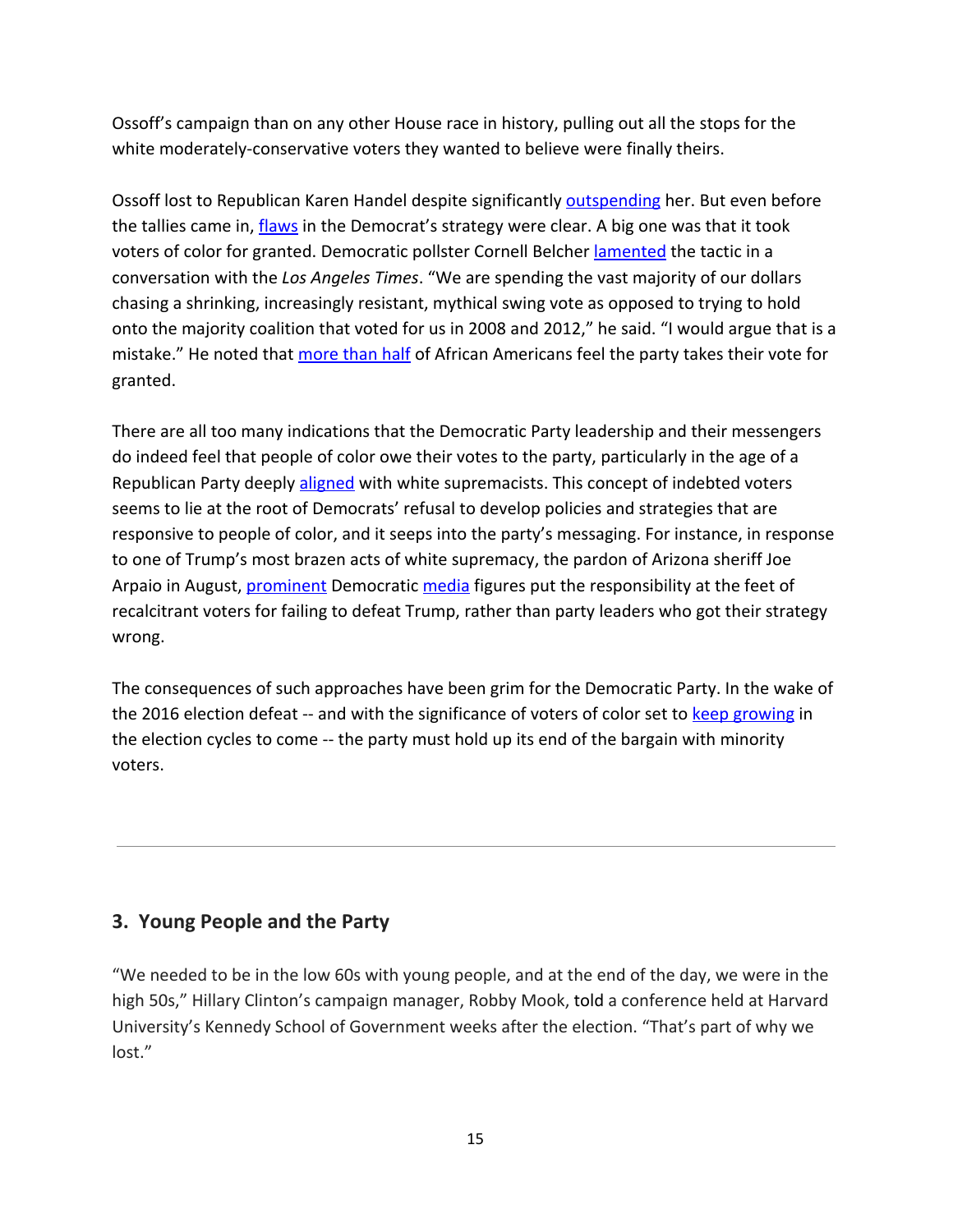As with Clinton's under-performance in communities of color, her campaign's lackluster youth turnout speaks to a broader problem of voter enthusiasm. These two groups were surely not going to flip to Donald Trump, but there was a sizable portion who simply stayed home or voted third party. Why was this? And what can be done to prevent this depressed turnout in 2018 and 2020?

It's important to note that young voters are increasingly more left-wing than their counterparts a generation ago -- on social and political issues as well as ideology. In addition to their [overwhelming](https://www.washingtonpost.com/news/the-fix/wp/2016/03/17/74-year-old-bernie-sanderss-amazing-dominance-among-young-voters-in-1-chart/) embrace of self-described socialist Bernie Sanders, young people are more and more rejecting capitalist politics -- with one [January](https://today.yougov.com/news/2016/01/28/democrats-remain-divided-socialism/) 2017 poll showing 43 percent of voters under 30 favorable toward socialism vs. only 26 percent unfavorable. (The generational trend is glaring, with just 23 percent of those 65 or older favorable toward socialism.) In an April [poll](https://www.washingtonpost.com/news/wonk/wp/2016/04/26/a-majority-of-millennials-now-reject-capitalism-poll-shows/?utm_term=.cbde9db6c1fd) by Harvard, a majority of young people responded that they do not "support capitalism."

This generational shift was on stark display during one post-election CNN town hall when [an](http://www.newsweek.com/democrats-want-socialist-lead-their-party-more-capitalist-629659) NYU [student](http://www.newsweek.com/democrats-want-socialist-lead-their-party-more-capitalist-629659) cited the Harvard poll on millennials' loss of trust in capitalism and [asked](http://www.huffingtonpost.com/entry/nancy-pelosi-town-hall-capitalism_us_58925a53e4b070cf8b807e28) Rep. Nancy Pelosi about the party moving left "to a more populist message" on economic issues. The Minority Leader bolted out of her seat and insisted, "I have to say, we're capitalists, that's just the way it is" before letting out a chuckle. The combination of knee-jerk dismissal and "just the way it is" cynicism perfectly distilled the problem the party has selling itself to today's youth.

At the core of this disconnect is what, at first, appears to be a paradox: young voters are getting more left-wing but also less likely to identify as Democrats. According to a recent **[Brookings](https://www.brookings.edu/blog/fixgov/2016/11/21/how-millennials-voted/)** [survey](https://www.brookings.edu/blog/fixgov/2016/11/21/how-millennials-voted/), only 37 percent of youth in 2016 identified as Democrats -- down from 45 percent in 2008. But the percent who identified as "liberal" in 2016 was 37 percent, up from 32 percent in 2008. So how is it, young voters are moving leftward but identify less with the nominally "left" major party?

This tension speaks to the broader "anti-establishment" mood across generations and Democrats' inability to tap into this sentiment. Most people, especially the young, feel the "establishment" is letting them down and are looking for an alternative that will challenge it as such, rather than offer slow, piecemeal reforms. (In the 2016 general election, 8 [percent](https://www.bloomberg.com/news/articles/2016-11-09/what-this-election-taught-us-about-millennial-voters) of voters under age 30 cast ballots for a third-party presidential candidate and, as NPR [reported,](http://www.npr.org/2016/11/10/501613486/election-results-provide-new-insight-into-millennial-voters) "in some battleground states that number was much, much higher.") Perhaps the extent of the distrust is unfair -- after all, it is true Clinton did have some relatively [progressive](https://www.vox.com/policy-and-politics/2016/11/3/13318750/hillary-clinton-vision-government) policy reforms -- but the framing and sales pitch were, to most youth, "more of the same."

There's no doubt the angst is real and justified, notably among college students and those who aspire to college. The average cost of college went up 1,200 [percent](http://www.motherjones.com/politics/2014/09/college-tuition-increased-1100-percent-since-1978/) since 1978, and the totality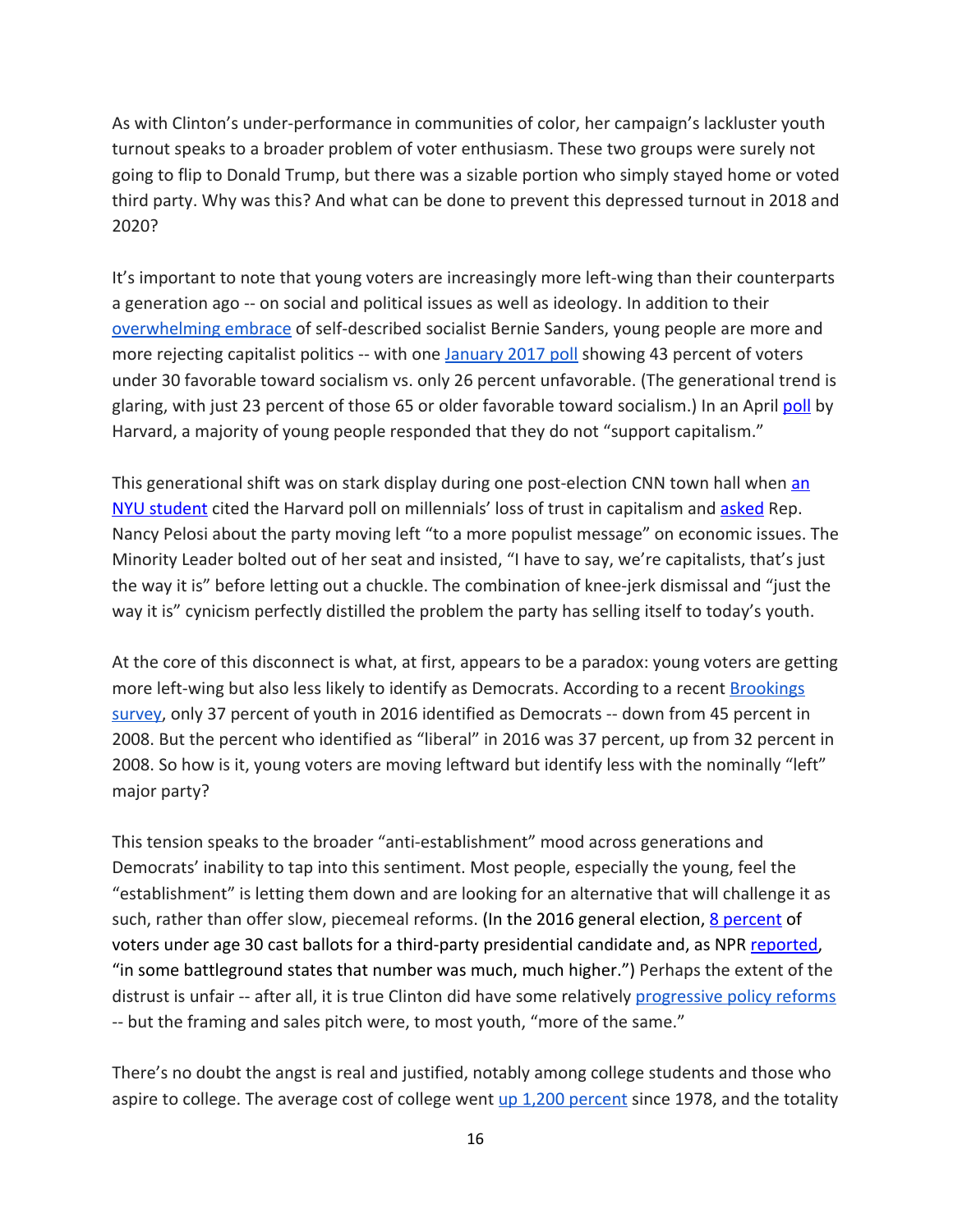of student debt in the U.S. went up 400 [percent](http://www.motherjones.com/politics/2013/06/student-loan-debt-charts/) from 2003 to 2013. Massive military boondoggles like the F-35 jet fighter program -- fought for and supported by Democrats -- cost more than the *total student debt* in the country (\$1.45 [trillion](http://time.com/money/4310099/f-35-budget-pay-free-college-student-loans/) vs. \$1.3 [trillion](https://www.forbes.com/forbes/welcome/?toURL=https://www.forbes.com/sites/zackfriedman/2017/02/21/student-loan-debt-statistics-2017/&refURL=https://www.google.com/&referrer=https://www.google.com/)). All but [four](https://www.govtrack.us/congress/votes/115-2017/s199?utm_campaign=govtrack_feed&utm_source=govtrack/feed&utm_medium=rss) [Democrats](https://www.govtrack.us/congress/votes/115-2017/s199?utm_campaign=govtrack_feed&utm_source=govtrack/feed&utm_medium=rss) in the Senate voted for the National Defense Authorization Act for Fiscal Year 2018 that had a [Pentagon](http://af.reuters.com/article/commoditiesNews/idAFL1N1K5111) budget increase greater than the total cost of all the state college [tuitions](https://www.theatlantic.com/business/archive/2014/01/heres-exactly-how-much-the-government-would-have-to-spend-to-make-public-college-tuition-free/282803/) for every student in the country (\$80 billion vs. \$70 billion). Yet we've saddled an entire generation with crippling debt for the privilege of learning. Something about the current state of the social contract is intuitively wrong and requires urgent and radical overhaul.

Bernie Sanders understood this reality-based sentiment and -- mostly propelled by millennials - turned what conventional wisdom had pegged as an obscure, 2-percent campaign into a photo finish with the establishment's preferred candidate. Once the nomination was settled, much of this grassroots energy dissipated as the Clinton campaign declined to adopt positions like single-payer health care and free public college that resonated with young voters. While Clinton's policies themselves were often progressive compared to the status quo, they were mostly presented in piecemeal wonkese, while bold moral demands were ignored in favor of a complex web of targeted "solutions." The primary lesson of Sanders' campaign -- that presenting a clear moral vision rather than McKinsey & Co. policy papers could galvanize youth support -- was missed entirely, and the Clinton campaign suffered for it.

Clinton herself seems to have recognized that lesson from 2016, writing in her book *What Happened*:

Bernie proved again that it's important to set lofty goals that people can organize around and dream about, even if it takes generations to achieve them…. Democrats should reevaluate a lot of our assumptions about which policies are politically viable…. I criticized Bernie's "free college for all" plan as providing wasteful taxpayer-funded giveaways to rich kids. But it's precisely because they don't benefit everyone that targeted programs are so easily stigmatized and demagogued…. The conclusion I reach from this is that Democrats should redouble our efforts to develop bold, creative ideas that offer broad based benefits for the whole country.

Troublingly, many in the party want to ignore this advice and double down on the old strategy of dismissing the youth-driven Sanders movement. A network of aggressive Clinton loyalists is expending much energy punching left and mocking progressive policies as naive delusion. Of what use is it for the president of the Center for American Progress to go after young activists like National Women's March co-organizer Linda Sarsour on [Twitter](https://twitter.com/neeratanden/status/843424261427646468?lang=en) for daring to criticize party leadership? There's an undeniable current with Clinton surrogates that their time is better spent attacking Sanders supporters rather than trying to welcome them.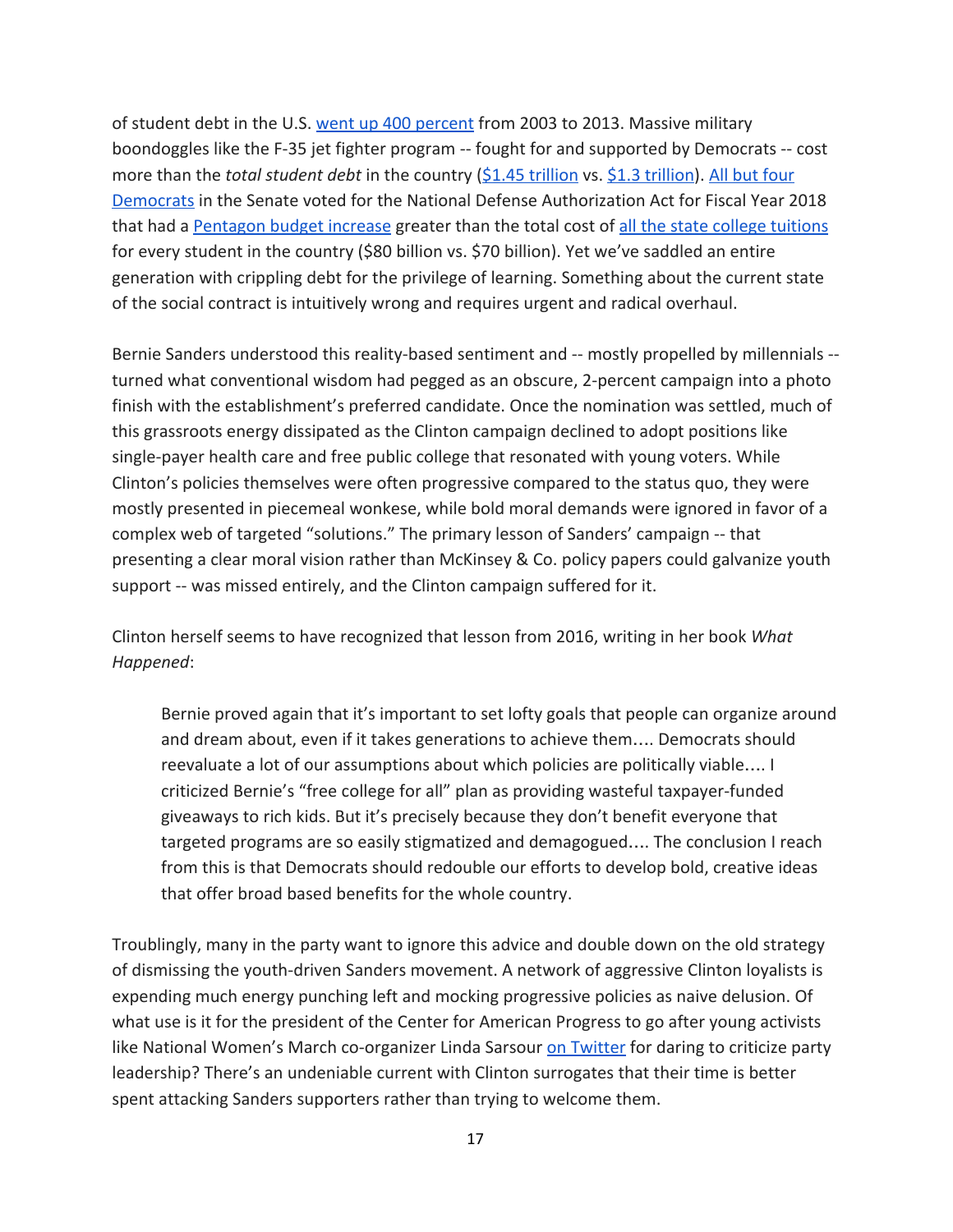It doesn't have to be this way. As several of the 2020 hopefuls -- and many [pundits](https://www.vox.com/policy-and-politics/2017/7/5/15802616/bernie-sanders-2020) -- know, the future of the party rests with the Sanders platform and the Sanders base (regardless of his future role). It rests with a progressive policy agenda that can rally and excite rather than scold and extort. None of this is to suggest that Hillary Clinton did not have many adamant supporters -- she certainly did, and she worked hard to earn them. But, in the aggregate, Clinton did not motivate and bring out demographics the party ought to have at the scale that was needed. The most glaring shortfall in this capacity was among the young, who increasingly want politics to be for something profoundly positive rather than just against Republicans; who want a movement, not a chore.

### **4. Voter Participation and the Party**

A core challenge for the Democratic Party will be to raise the voter participation rate while drawing presently apathetic and uninvolved nonvoters and occasional voters into the process - largely younger people and African Americans. The United States has one of the [lowest](http://www.pewresearch.org/fact-tank/2017/05/15/u-s-voter-turnout-trails-most-developed-countries/) voter participation rates in the developed world, and voting skews heavily toward older, richer and whiter voters.

There are two primary drivers of depressed turnout for Democrats, and it's essential to be honest about both. The first we'll call "Republican-created problems," and the second we'll call "self-inflicted" ones.

Republican-created problems are ones that the Democratic Party and Hillary Clinton had little to do with in 2016 and indeed made some efforts to combat. These include the elaborate right-wing efforts to disenfranchise minority voters through voter ID laws, gerrymandering, the Supreme Court's gutting of the Voting Rights Act, and **online [disinformation](https://www.nytimes.com/2016/11/09/us/politics/debunk-fake-news-election-day.html?mcubz=3&_r=0)**. In an article published by *The Nation* one day after last year's November election, Ari Berman [noted](https://www.thenation.com/article/the-gops-attack-on-voting-rights-was-the-most-under-covered-story-of-2016/) that 14 states had new voting restrictions in place for the first time in 2016:

27,000 votes currently separate Trump and Clinton in Wisconsin, where 300,000 registered voters, according to a federal court, lacked strict forms of voter ID. Voter turnout in Wisconsin was at its lowest levels in 20 years and decreased 13 percent in Milwaukee, where 70 percent of the state's African-American population lives, according to Daniel Nichanian of the University of Chicago.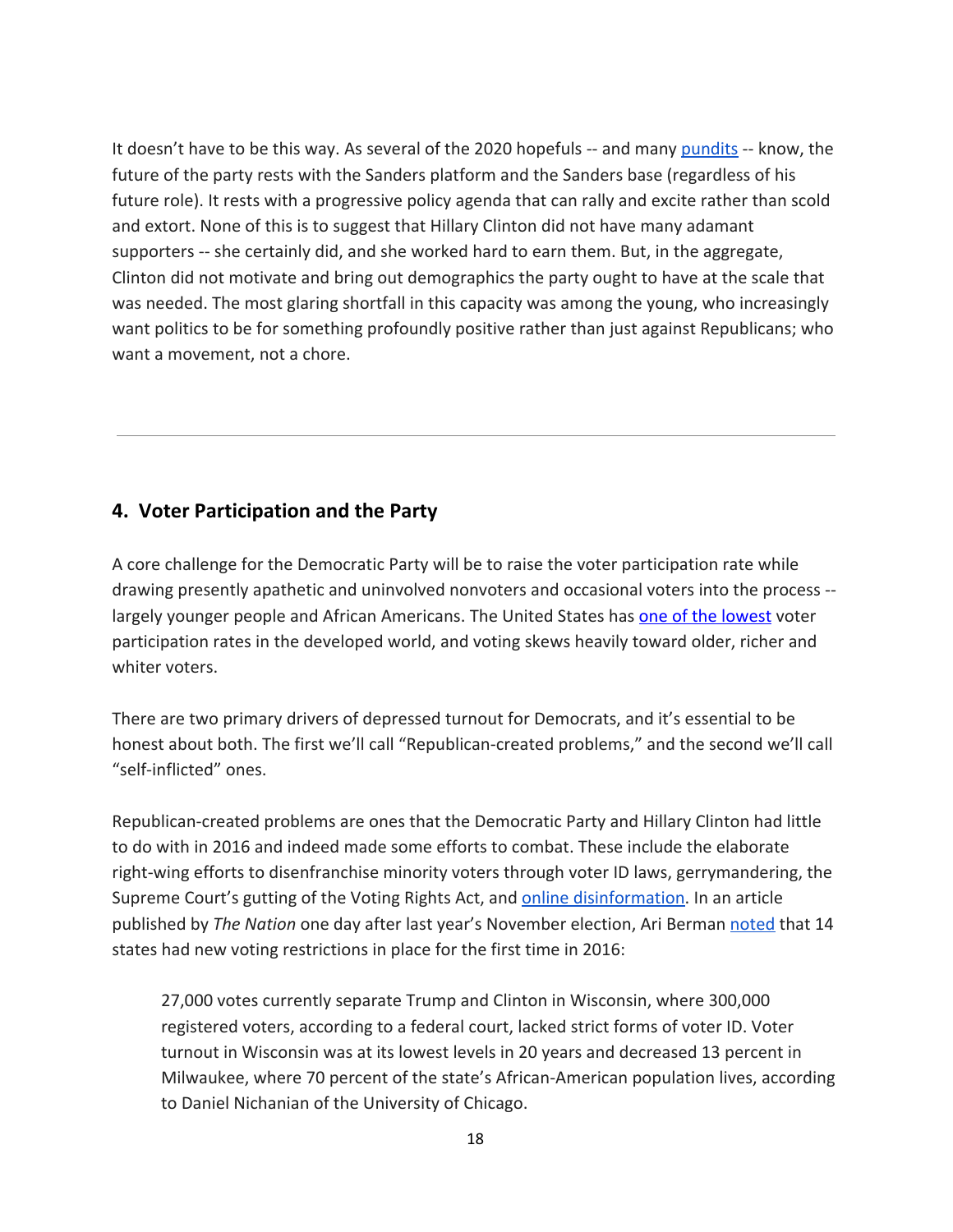Working to defeat restrictions on voting rights should clearly be a top priority for Democrats, augmenting battles through the courts with coordination efforts between grassroots activism and the party apparatus. Yet the Democratic National Committee has not made such work a staffing priority. "In the past, the DNC had one full-time staffer focused on voter protection," *The Nation* [reported](https://www.thenation.com/article/democrats-launching-commission-protect-american-democracy-trump/) in late May 2017. The magazine described the upcoming progress of the DNC's new Voter Protection and Empowerment Unit: "The new unit will have four staffers."

The Democratic Party's "self-inflicted" voter suppression will be the main focus of this section because (a) there's more that can be done in the short term to combat it, and (b) a candid conversation about it is far less common in liberal circles. It's not enough to just blame Republicans for a dearth of voter participation in 2016. Democrats must be candid about the extent of their own responsibility.

Part of the problem is tepid voter enthusiasm, namely among African Americans and the young. In 2016 the turnout of African-American voters fell well [below](https://www.nytimes.com/2017/03/28/upshot/a-2016-review-turnout-wasnt-the-driver-of-clintons-defeat.html?mcubz=3) several models; 59.6 [percent](https://www.brookings.edu/blog/the-avenue/2017/05/18/census-shows-pervasive-decline-in-2016-minority-voter-turnout/) of [eligible](https://www.brookings.edu/blog/the-avenue/2017/05/18/census-shows-pervasive-decline-in-2016-minority-voter-turnout/) black voters cast ballots, down from the 66 percent who voted in 2012. This cannot be chalked up entirely to Obama not being on the ticket. Nor was this trend seen just in states with successful voter suppression efforts aimed at African Americans; it occurred across the board. As the *New York Times* [documented](https://www.nytimes.com/2016/11/21/us/many-in-milwaukee-neighborhood-didnt-vote-and-dont-regret-it.html?mcubz=3) in its profile of black voters in Milwaukee, there was a clear sense that the Democratic Party, while certainly preferable to Republicans, had stopped fighting for working people.

A loss of confidence in the party is apparently also coming from its most reliable voting bloc, African-American women. The Democratic Party has experienced an 11 percent drop in [support](https://www.youtube.com/watch?v=QPx_Mcnli2Y) from black [women](https://www.youtube.com/watch?v=QPx_Mcnli2Y) according to one [survey,](http://www.ncbcp.org/assets/2017BWR.ESSENCEPOSVPollFindingsFINAL9.20.17.pdf) while the percentage of black women who said neither party represents them went from 13 percent in 2016 to 21 percent in 2017.

The underlying economic conditions, while perhaps ameliorated by a Democratic president, are still failing many millions of poor and working-class Americans. By co-opting the language, and often times the [policies,](http://thehill.com/policy/finance/272957-obama-says-his-economic-policies-so-mainstream-hed-be-seen-as-moderate-republican-in-1980s) of the Republicans, it became increasingly hard for Democrats to distinguish themselves from the GOP. And if there's a general sense that the differences are not significant, it makes voting seem that much less urgent. The overriding issue is not about the reality of the differences, it's about the *perception* of them. In a 2013 survey, 60 percent of Americans said it doesn't matter which party controls [Congress](https://www.monmouth.edu/assets/0/32212254770/32212254991/32212254992/32212254994/32212254995/40802189893/43fd4618eea8406daaec75e639e79cba.pdf) -- a poisonous image problem that can best be countered with a clear, progressive reboot of the Democratic Party.

Another large group with a participation issue is young people, who encounter a toxic combination of a depressed economic reality, GOP efforts at voter suppression, and anemic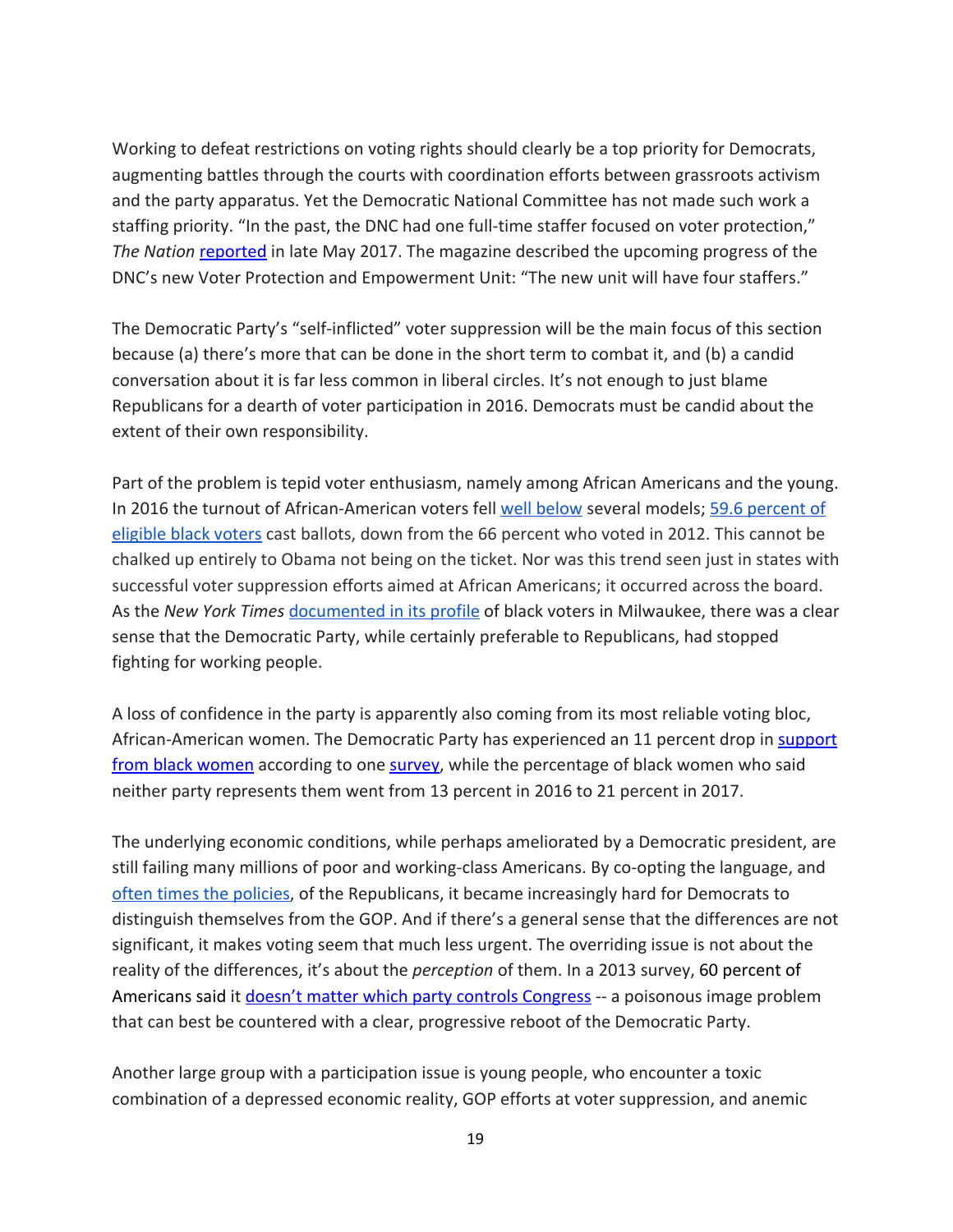messaging on the part of Democrats. No matter which way one looks, the issue boils down to - most urgently -- an inability to authentically market the party as a defender of the less well-off.

To significantly boost voter participation, Democrats need to stand for a progressive platform that truly distinguishes them from the Republicans and the status quo that has let so many Americans down. To best end the malaise, the party must offer a vision that motivates. A party doesn't grow by simply tallying up members and scolding them into showing up. To flourish, the Democratic Party needs an emphatic mission and a clear moral message that excites and provides a purpose that is distinct from the otherwise cynical spectacle of politics. Inspiring programs for truly universal health care, racial justice, free public college tuition, economic security, new infrastructure, green jobs and tackling the climate crisis can do this.

This is about more than just increasing voter turnout. It is about *energizing* as well as expanding the base of the party. To do this we must aggressively pursue two tracks: fighting right-wing efforts to rig the political system, and giving people who can vote a truly compelling reason to do so.

## **5. Social Movements and the Party**

Democratic Party leaders at the DNC and throughout the country must build relationships with social movements on the basis of genuine cooperation and coalition-building.

Why does [polling](https://www.vice.com/en_us/article/xww4ek/bernie-sanders-is-the-most-popular-politician-in-america-poll-says-vgtrn) show that Bernie Sanders is the most popular politician in the nation? What does that have to do with current social movements? If we were watching a video and came across these two questions, we might want to hit the "rewind" button at this point.

Let's go back to 2010, the year before the first Occupy protest on Wall Street. University students were marching in public spaces and occupying campus buildings to protest budget and staff cuts, tuition hikes and crushing student debt. The term "occupy everything" would become the spark that inspired the Adbusters organization to call for a peaceful occupation of Wall Street to protest corporate undermining of democracy, increasing disparities in wealth, and the lack of accountability for oligarchic forces that had caused a financial near-meltdown. By September of 2011, the Occupy Wall Street call to action had worldwide impact, with protests in more than 80 countries. In the United States, within weeks, over 600 communities had held protests and occupations of their own.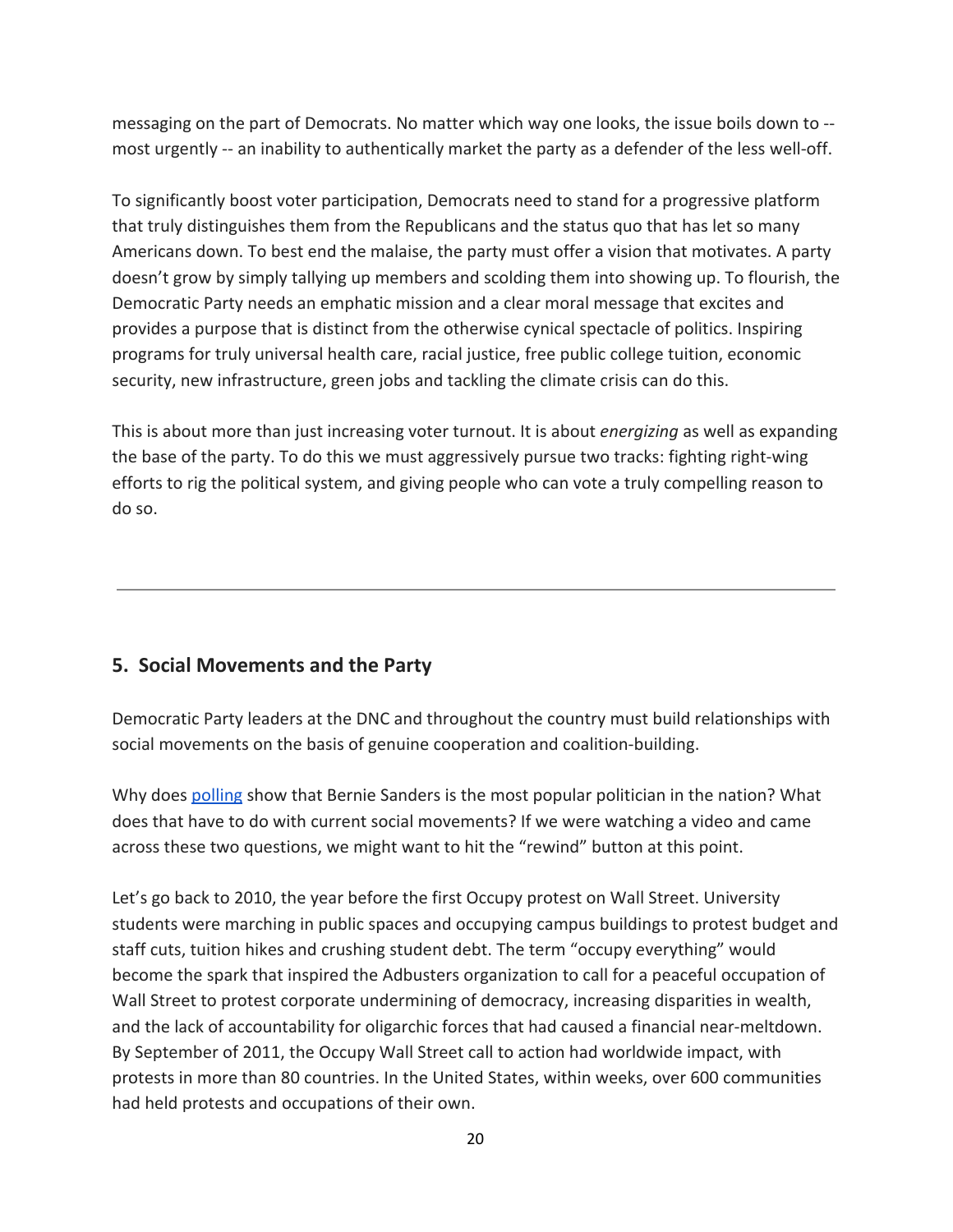The slogan "We are the 99 percent!" became the rallying cry at Occupy protests and spoke to the growing concentration of wealth with the 1 percent. On a scale never seen before, it was a massive rebuke of neoliberal economic policies -- privatization of public space and institutions, attacks on labor unions, corporate globalization and systemic police repression. The dramatic upsurge of articulated resentment at vast economic injustice caused a major shift in the country's political discourse, which served as a whetstone for Obama to sharpen his attacks on Mitt Romney. The GOP nominee's wealth and his services for the rich kept him in a defensive crouch. As the *New York Times* [reported](http://www.nytimes.com/2012/07/08/us/politics/obama-and-romney-gamble-on-wealth-divide.html) midway through 2016, the Obama-Romney battle was proceeding "in an era of populist backlashes against the 1 percent and increased concern about the economic and social ramifications of income inequality."

Yet after Obama's re-election, denial of some inconvenient truths had devastating results. The Democratic Party establishment, largely insulated from the unease coalescing among the base, stayed the same course during the second term. The status quo consensus assumed that the upheaval about income inequality was simply a moment in time that could be addressed with improved messaging -- an assumption that would later prove to be far off the mark. During Obama's second term, the mantras of "wait and see" and "give him time" gave way to an accelerated erosion of the base. Black voter turnout was to drop 7 [percent](https://www.brookings.edu/blog/the-avenue/2017/05/18/census-shows-pervasive-decline-in-2016-minority-voter-turnout/) between 2012 and 2016. The numbers of black voters in Wisconsin and Pennsylvania who [stayed](http://thehill.com/blogs/pundits-blog/national-party-news/345056-democrats-new-better-deal-comes-up-short-for-people-of) home on Election Day in November 2016 may well have been determining factors in Clinton's losses in those states. What would cause such a case of mass ennui that so many people, in communities that would certainly be on the short end of the stick under a Trump administration, decided to sit this one out? In part, communities that had invested their votes in the hope for change -- two key words of Obama's 2008 campaign -- were instead experiencing disillusionment.

Two years after Occupy, the country would again erupt in mass national protests, this time over the killings of African Americans by police. The movement for Black Lives Matter would organize nationally to address systemic racism and, in doing so, call politicians to account for policies that devalued and killed black people -- while helping to create a burgeoning prison-industrial complex, a school-to-prison pipeline and a "New Jim [Crow.](http://newjimcrow.com/about)" In urban areas, the reality was especially acute, with communities suffering from a loss of services and chronic absence of jobs after many manufacturing plants had relocated overseas.

During her presidential campaign, Hillary Clinton was confronted numerous times about her support for her husband's record of massive prison expansion through his 1994 crime bill. Her reference at that time to teenaged ["super-predators"](https://www.thenation.com/article/hillary-clinton-does-not-deserve-black-peoples-votes/) needing to be brought "to heel" would haunt her during the campaign. That some of the largest Black Lives Matter protests were [in](https://www.theguardian.com/us-news/2016/mar/16/black-lives-matter-movement-midwest-elections-victories) the [Midwest](https://www.theguardian.com/us-news/2016/mar/16/black-lives-matter-movement-midwest-elections-victories) -- or that her "personal [commitment"](http://www.cnn.com/2016/02/07/politics/hillary-clinton-flint-michigan-water-2016-election/index.html) to remedy the Flint water crisis would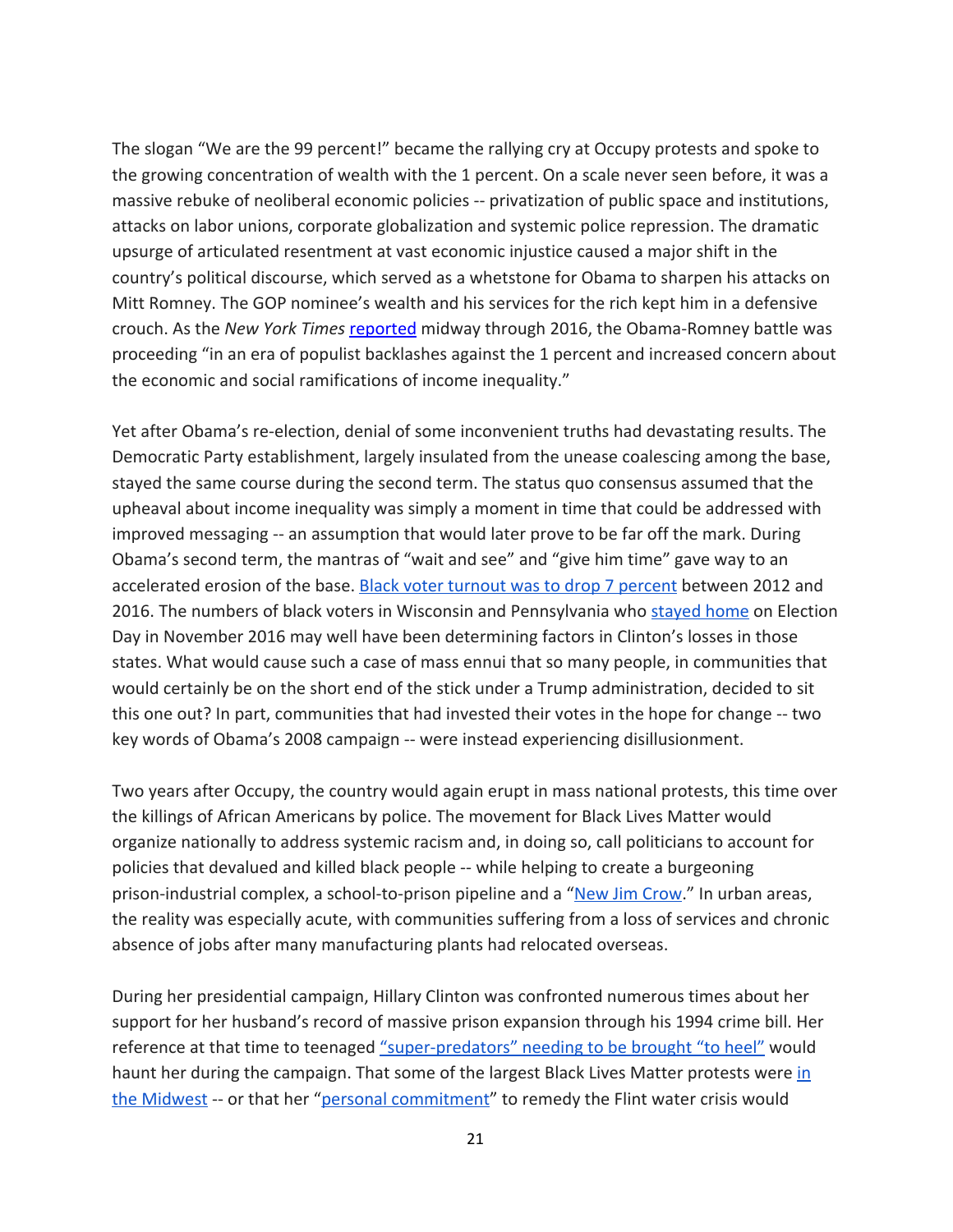necessitate repeated interaction, something approaching relationship building -- seemed lost on the minds of her campaign. She would go on to lose Michigan.

Clinton's failure to recognize the power of mass movements evidently left her unprepared to consider how she -- as the standard bearer for a status quo that had overseen such massive social dislocation and wealth disparity -- could begin to develop substantive relationships with the affected constituencies. Such thinking would have afforded the opportunity to more deeply engage with the struggles they faced, and to reckon with the groundswell of anger toward policies that had failed so many Americans.

The beginning of this section rhetorically asked why Bernie Sanders is the most popular politician in the nation, and how that phenomenon is connected to current social movements. The answer is that Bernie Sanders has understood the significance of this period of widespread discontent and mobilization of increasingly intersectional social movements -- in opposition to policies that protect structural racism, corporate domination, outsourcing, privatization and oligarchy.

The director of the Labor Institute, Les Leopold, recently [pointed](http://www.salon.com/2017/03/20/why-bernie-sanders-is-the-most-popular-politician-in-the-united-states_partner/) out: "Sanders didn't change but the world did. His message about the ravages and unfairness of runaway inequality hit home because it is true. He and his campaign became the next phase of the revolt against the 1 percent initiated by the remarkable, yet short-lived, Occupy Wall Street. Sanders took this discontent many steps forward by clearly articulating a social-democratic agenda for working people. He turned 'We are the 99 percent' into a clear policy agenda. That agenda, not just his enormous integrity, is why he remains so popular."

Also key: how Sanders responded when faced with critiques brought on by Black Lives Matter activists who called him out on his campaign's lack of meaningful policy positions (up to that point) regarding police brutality and structural racism. Sanders demonstrated a respect and engagement with those activists in scenes that are all too rare in politics. At that juncture, his willingness to listen and learn, combined with on-the-ground enthusiasm and inspiring public events, served Sanders well in the later primaries as he won a majority of young [minority](https://www.nbcnews.com/news/nbcblk/huge-split-between-older-younger-blacks-democratic-primary-n580996) voters (including young black voters who had viewed Clinton with skepticism), all part of the overall trend of millennial votes that went to him. These connections with activists increased the strength and momentum of Sanders' campaign as the primary season [continued;](https://www.washingtonpost.com/news/the-fix/wp/2016/06/20/more-young-people-voted-for-bernie-sanders-than-trump-and-clinton-combined-by-a-lot/?utm_term=.bc56b50325fb) in Michigan he proved the pollsters wrong in part because they didn't expect the surge of [support](https://fivethirtyeight.com/features/why-the-polls-missed-bernie-sanders-michigan-upset/) from black voters and young voters overall. This is a lesson the Democratic Party would do well to learn. There are profound opportunities to demonstrate the ability to go beyond surface graciousness and become a better leader for it.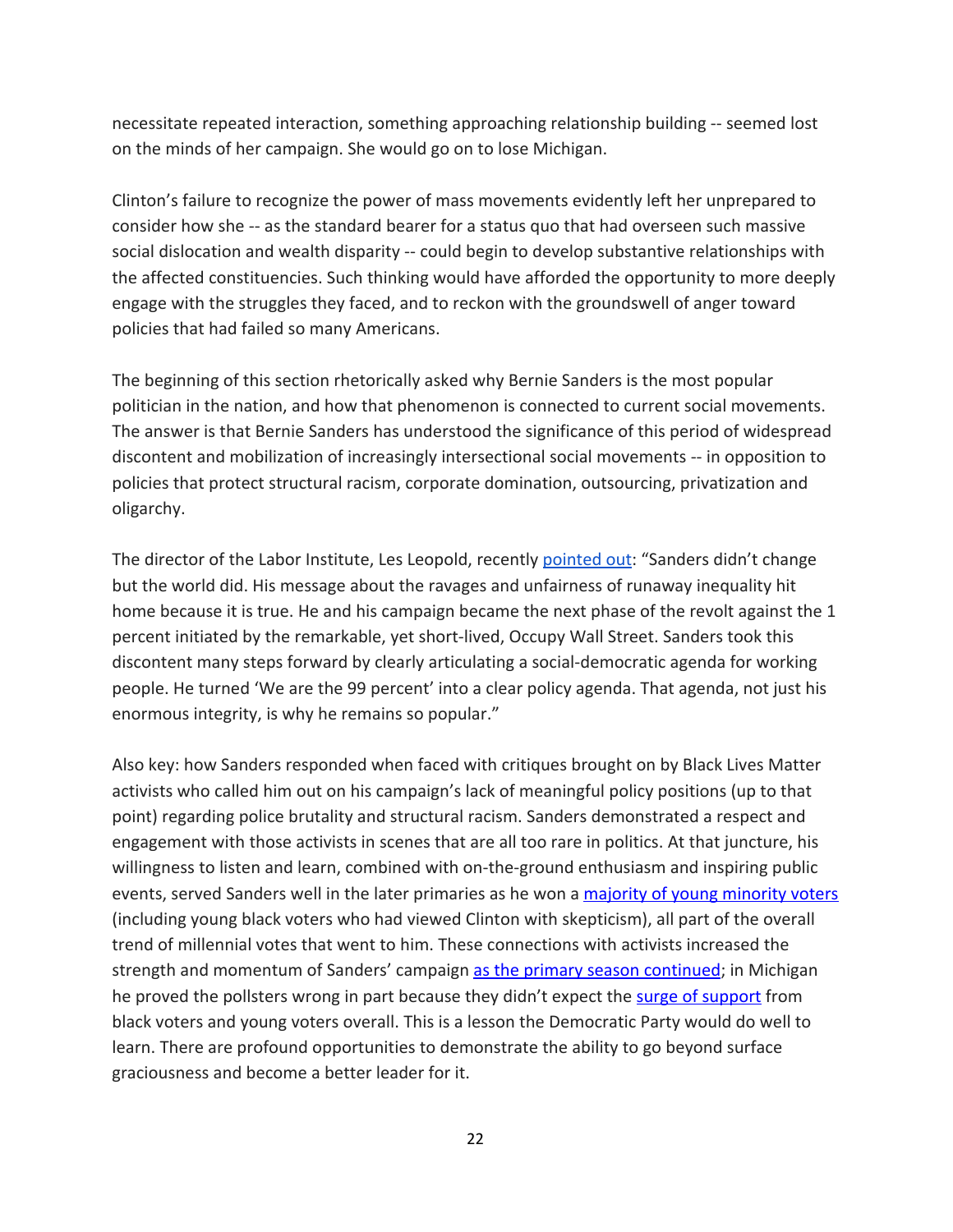A party that functions primarily during election seasons has lost the initiative in terms of integrating itself into the daily lives and concerns of potential and actual supporters.

During the 2016 campaign, numerous reports of deep cynicism among voters mirrored the vast discontent so unmistakably expressed in recent protests. Reporting about the Flint water crisis, Lucia Graves [wrote](https://www.theguardian.com/us-news/2016/feb/07/flint-water-crisis-hillary-clinton-michigan-visit) in the *Guardian*:

 Interviews with residents before, during and after Clinton's visit revealed fear of a candidate helicoptering in on the campaign trail, attempts to salvage a modern economic and environmental crisis that is Flint's own, and few answers for a city being abandoned by its residents.

 "Don't jump on a cause just to get votes," said Flint Lives Matter organizer Calandra Patrick, as Clinton's jet arrived in town. "It doesn't matter to me if she makes an appearance or not -- it doesn't matter to me one bit."

There are solid reasons to believe that Clinton's concern about the crisis in Flint was genuine. The cynicism on the part of portions of the electorate was more informed by a longer-term assessment of her record, and by their overall attitudes toward politicians and -- by extension - the Democratic Party.

Social movements cannot be understood as tools to get Democrats elected. The ebb and flow of social movements offer a rising tide in their own right that along the way can lift Democratic Party candidates -- if the party is able to embrace the broad popular sentiment that the movements embody. Candidates' lip service to social movements is commonly understood as such; failing to make genuine common cause with grassroots outlooks can undermine campaign enthusiasm, volunteers, online participation, recurring small-dollar contributions, and turnout at election time.

One of the most memorable grassroots themes at the 2016 Democratic National Convention was the sustained protest against the Trans-Pacific Partnership by environmental, labor and other activists in the streets of Philadelphia and by many delegates inside the arena. President Obama's all-out push for the widely unpopular trade pact loomed over the convention's platform drafting process as Obama surrogates and Clinton delegates worked to prevent explicit language opposing the TPP, even though during the primaries Clinton had made public her [switch](http://www.politico.com/story/2016/10/hillary-clinton-trade-deal-229381) from supporting to opposing it. Shortly before the convention, progressive populist and Sanders supporter Jim Hightower [warned](https://www.thenation.com/article/democrats-toughen-trade-stance-but-reject-formal-opposition-to-the-tpp/) that working-class families in swing states wouldn't be content with "soft words," and that "using lame language tells them we will not stand with them."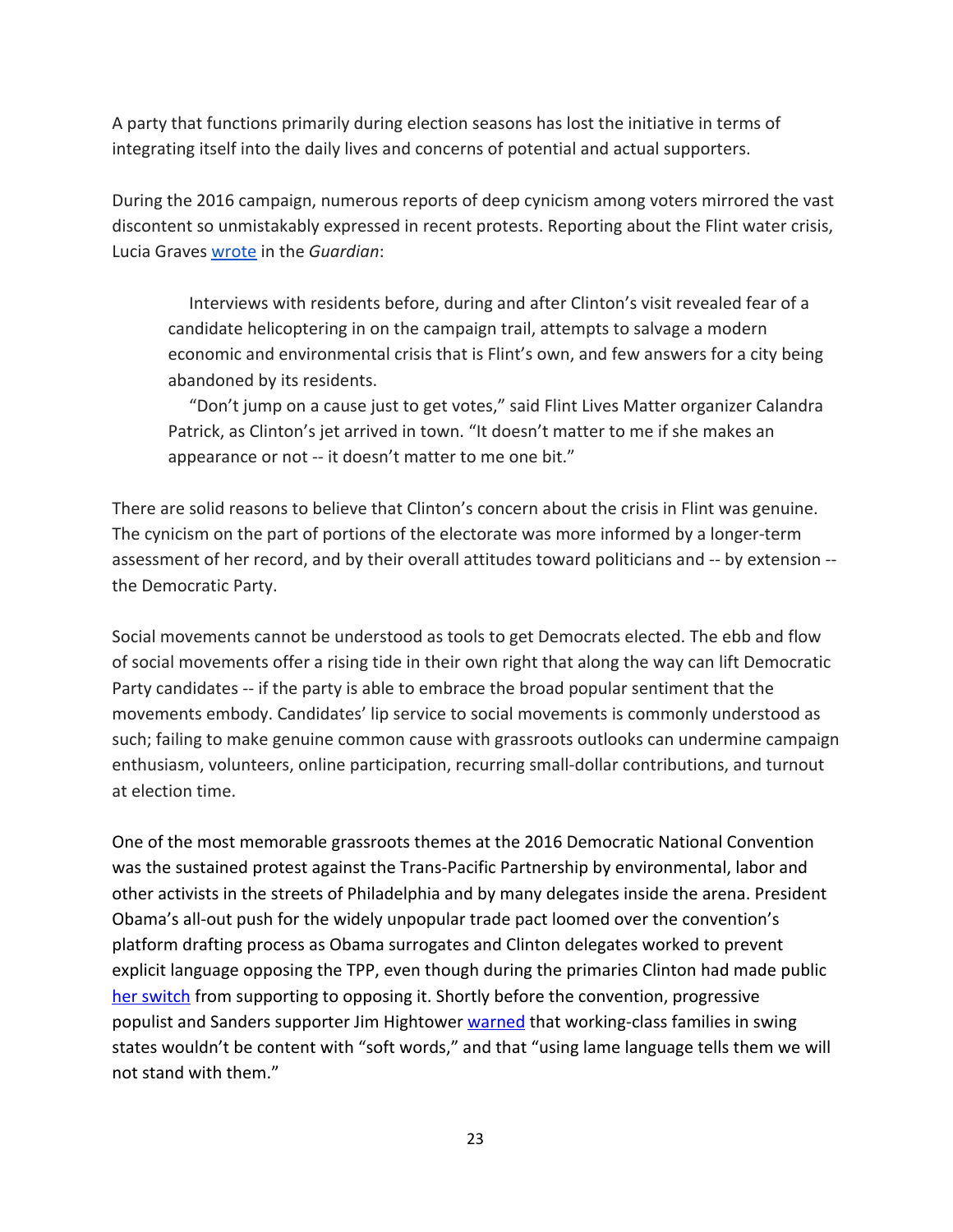Party activists opposing the TPP ran up against party leaders who favored corporate globalization over sovereign laws, workers' rights, the environment, public health and financial regulation. The grassroots that energized the Fight for \$15 -- showing the power of union activism teaming up with non-union advocates for workers -- encountered a party leadership that barely paid lip service to the importance of labor unions and union growth. That growth would certainly help to expand the middle class and, with it, support for the party.

In this era of Trump/GOP rollback against health care gains and worker protections, Democrats need to be clear whose side they're on. As labor activist Jonathan Tasini [said,](http://www.cnn.com/2017/07/24/opinions/democrats-economic-plan-opinion-tasini/index.html) "if raising wages and preserving pensions is what Democrats want, they're not going to get it without growing the power of unions. Unions built the middle class. Wages are low because, over the past several decades, employers have effectively stolen the productivity gains made by workers - and only by revitalizing unions, publicly, aggressively and explicitly, will that change."

On any normal canvassing trip for a campaign these days, it's quite common to encounter voters at the door who express skepticism, wariness and an overall lack of interest in the subject of the outreach. Voters have come to expect shallow interaction to the point where it is difficult for the party and its candidates to be seen as being authentic on issues during a campaign. For more marginalized communities, the effect is magnified. On a daily basis, they see inaction and the lack of prioritizing of their issues by politicians, governments and political parties; routinely they see themselves as powerless to effect change since they lack meaningful access to conventional avenues of power.

The Democratic Party is badly positioned to present itself as a foe of the powerful forces causing [widespread](http://www.marketwatch.com/story/one-third-of-american-households-cant-afford-food-shelter-or-medical-care-2017-09-27?mod=mw_share_twitter) economic distress for working people, the [poor](http://www.nytimes.com/2011/11/19/us/census-measures-those-not-quite-in-poverty-but-struggling.html) and "near poor," the elderly, millennials, people of color -- in short, the party's purported base. Weakness of messaging is directly related to the comfort that corporate power enjoys not only in legislative halls across the nation but also within the party itself. Such corporate dominance prevents the party from truthfully projecting itself as an ally of the working class. In contrast to all the posturing, the institutional lack of authenticity is a key reason why 40 [percent](http://news.gallup.com/poll/15370/party-affiliation.aspx) or more of voters consider themselves independent, a number well above the 30 percent or less for Democrats and Republicans alike.

Overall, the party leadership conveys ambivalence toward progressive populism, with performances that approximate and hum the tune but often seem to be fumbling with the words, as if awkwardly lip-syncing. Unable to belt out populist themes, party leaders are apt to seem most candid when they acknowledge what has become of the party's orientation. Astute observers could hardly be shocked when, in December 2012, President Obama [told](http://thehill.com/policy/finance/272957-obama-says-his-economic-policies-so-mainstream-hed-be-seen-as-moderate-republican-in-1980s) a Miami-based Univision station during an interview at the White House: "The truth of the matter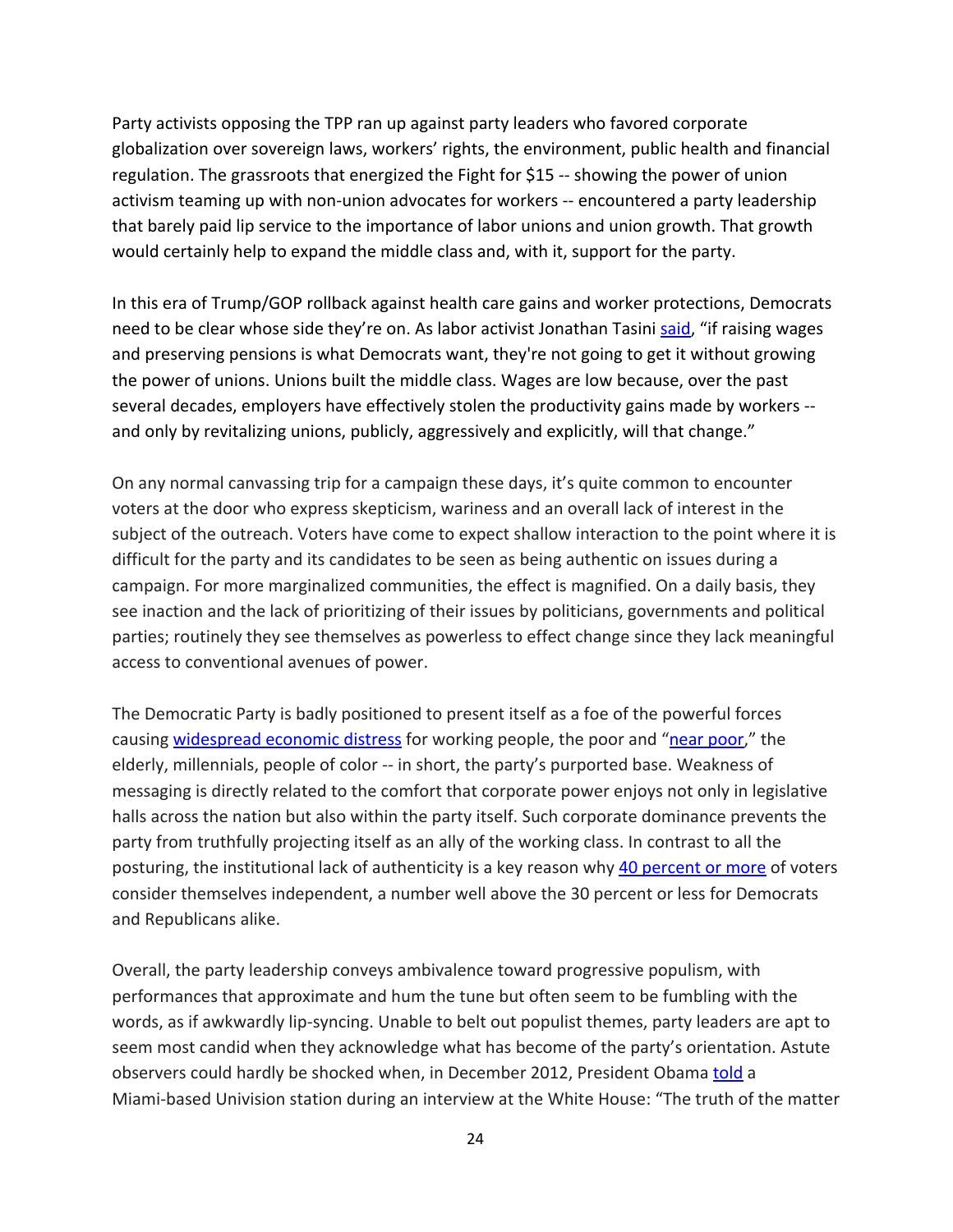is that my policies are so mainstream that if I had set the same policies that I had back in the 1980s, I would be considered a moderate Republican." In a time of economic distress, such "moderate Republican" policies badly undercut the potential for synergy with progressive social movements -- while alienating much of the party's base and discouraging voter turnout from core constituencies.

Since Obama's victory in 2008, the Democratic Party has lost control of both houses of Congress and more than 1,000 state legislative seats. The GOP now controls the governorship as well as the entire legislature in 26 [states](http://thehill.com/homenews/state-watch/345232-republicans-will-completely-control-a-quarter-of-the-states), while Democrats exercise such control in only six states. Republicans now outnumber Democrats in governors' offices by more than 2 to 1. The reversal of fortunes in state legislatures was extreme during the Obama presidency, as a *New York Times* writer [noted](https://www.nytimes.com/2017/08/10/opinion/donald-trump-is-the-godfather-of-a-democratic-renaissance.html): "In 2009, Democrats controlled both the state senate and house in 27 states, the Republicans 14. After the 2016 elections, Republicans controlled both branches of the legislatures in 32 states to 14 for the Democrats."

Despite this Democratic decline, bold proposals with the national party's imprint are scarce. Whatever the virtues of "A [Better](https://democrats.senate.gov/abetterdeal/#.WdXnHWhSw2x) Deal" that Democratic Party leaders rolled out in mid-summer 2017, the months that followed gave scant indications that it ignited much grassroots enthusiasm, while [one](http://www.cnn.com/2017/07/24/opinions/democrats-economic-plan-opinion-tasini/index.html) critique after [another](https://ourfuture.org/20170803/uber-democrats-workers-should-cooperate-not-compete) after another faulted the party's new manifesto as too cautious, too corporate and too removed from the energizing passions of the current era. The party leadership appears to have concluded, yet again, that major structural changes are not needed, in the party or in the country. Amid all the calls to "resist Trump," top party leaders seem to have largely pinned their hopes on Donald Trump finally going too far, an ominous echo of an electoral strategy that failed in the 2016 general election.

For the Democratic Party, the goal of outreach cannot be only to get votes. The enduring point of community outreach is to build an ongoing relationship that aims for the party to become part of the fabric of everyday life. It means acknowledging the validity and power of people-driven movements as well as recognizing and supporting authentic progressive community leaders. It means focusing on how the party can best serve communities, not the other way around. Most of all, it means persisting with such engagement on an ongoing basis, not just at election time. When insincerity and a poor record of community engagement are detected, the outcome is a depressed turnout on Election Day. Democratic Party pros have routinely discounted the political importance and electoral impacts of genuine enthusiasm at the grassroots. But passionate supporters and vital movements are crucial to lifting the fortunes of the party and the country.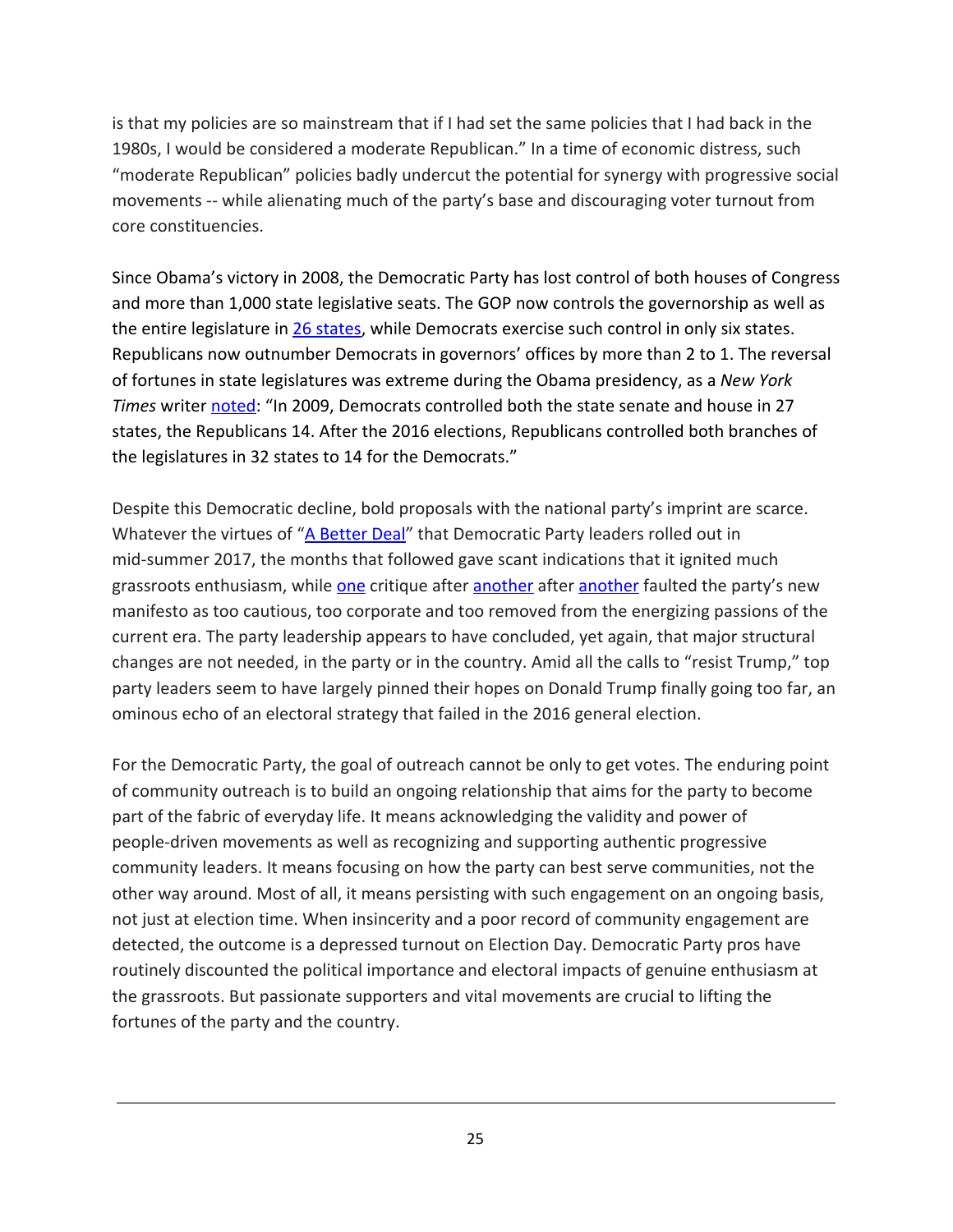## **6. War and the Party**

The most audible dissent inside the 2016 Democratic National Convention came during the two speeches that most forcefully touted policies of perpetual war. Former Defense Secretary Leon Panetta was taken aback when delegates repeatedly [interrupted](http://time.com/4427643/dnc-leon-panetta-no-more-war-chants/) his primetime address with chants of "No more war." The next night, just after Gen. John Allen encountered the [same](http://www.slate.com/blogs/the_slatest/2016/07/29/_no_more_war_is_a_good_thing_to_chant_at_the_dnc.html) [chant](http://www.slate.com/blogs/the_slatest/2016/07/29/_no_more_war_is_a_good_thing_to_chant_at_the_dnc.html) during the convention's final session, the *Washington Post* cited poll [numbers](https://www.washingtonpost.com/news/the-fix/wp/2016/07/28/some-democratic-delegates-shouted-at-a-retired-general-on-thursday-heres-why/?utm_term=.af5f63729a33) that indicated the chanting delegates represented a substantial portion of views among Democrats nationwide.

The wisdom of continual war was far clearer to the party's standard bearer than it was to people in the U.S. communities bearing the brunt of combat deaths, injuries and psychological traumas. After a decade and a half of nonstop warfare, research data from voting patterns suggest that the Clinton campaign's hawkish stance was a **political [detriment](https://www.thenation.com/article/new-study-communities-most-affected-by-war-turned-to-trump-in-2016/)** in working-class communities hard-hit by American casualties from deployments in Iraq and Afghanistan.

"Even controlling in a statistical model for many other alternative explanations, we find that there is a significant and meaningful relationship between a community's rate of military sacrifice and its support for Trump," concluded a [study](https://ssrn.com/abstract=2989040) by Boston University's Douglas Kriner and Francis Shen at the University of Minnesota. The professors wrote: "Our statistical model suggests that if three states key to Trump's victory -- Pennsylvania, Michigan, and Wisconsin - had suffered even a modestly lower casualty rate, all three could have flipped from red to blue and sent Hillary Clinton to the White House."

Clinton's warlike record and campaign positions helped Trump to have it both ways, playing to jingoism while masquerading as an opponent of the protracted wars that had disillusioned so many Americans. The ongoing Clinton embrace of militarism abetted Trump's efforts to gain media coverage that framed him as the relatively [noninterventionist](https://www.washingtonpost.com/news/worldviews/wp/2017/08/23/its-time-to-drop-the-myth-of-donald-the-dove/?utm_term=.51cf91f03b18) candidate.

In their study, Professors Kriner and Shen said that Democrats may want to "reexamine their foreign policy posture if they hope to erase Trump's electoral gains among constituencies exhausted and alienated by 15 years of war." But while public support for ongoing war on many fronts has ebbed, the Democratic Party's top leadership has continued to avidly back it. This disconnect not only depresses enthusiasm and support -- reflected in donations, volunteer energies, turnout and votes -- from the party's traditional base; it also undermines Democratic capacities to draw in voters who identify as independent or have gravitated to another party.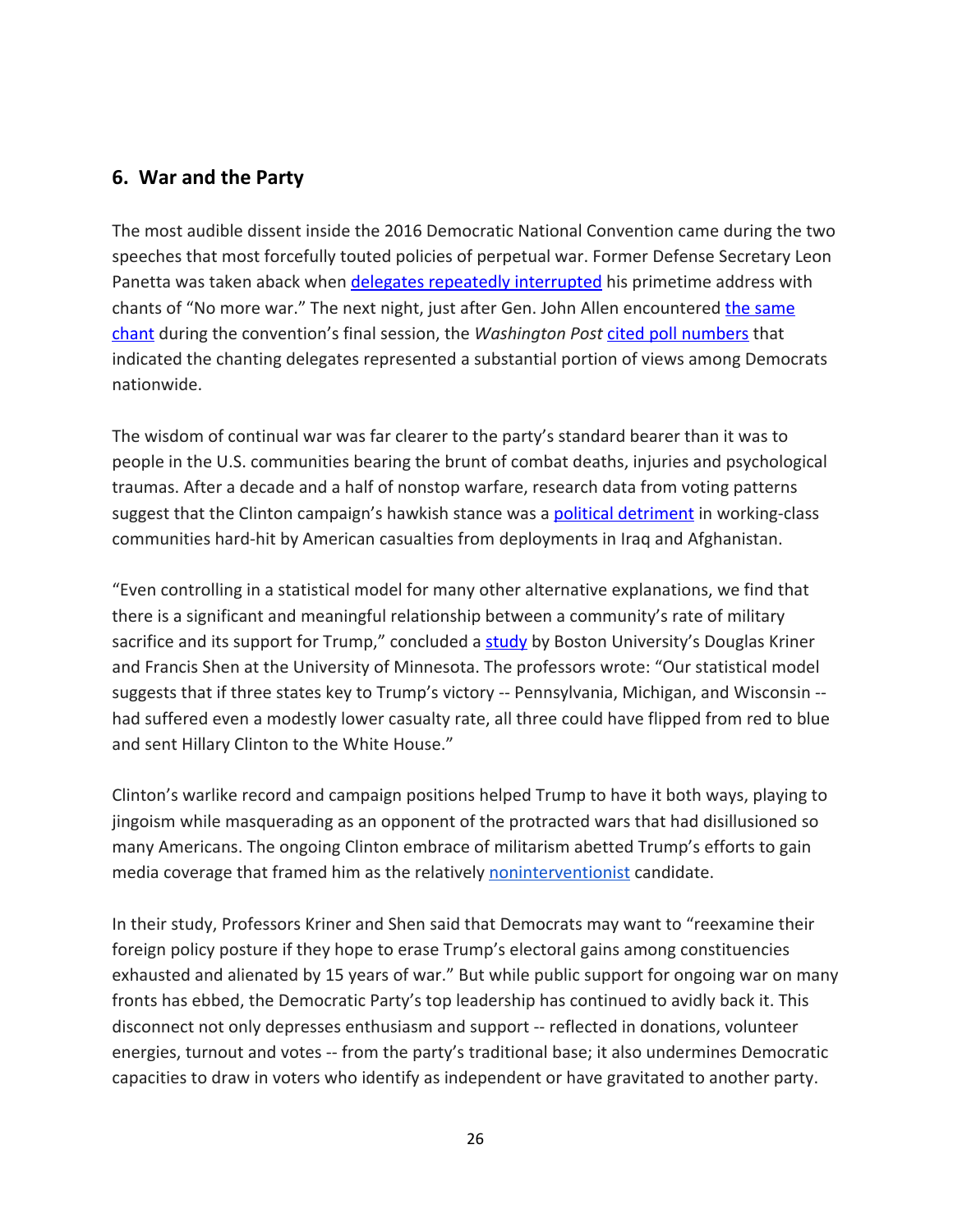As with its allegiance to trade agreements that benefit large corporations at the expense of American workers, the top of the party remains woefully out of touch with voters who do not share elite enthusiasm for endless war. Much as the national Democratic Party has ceded economic "populism" to Donald Trump and certain right-wing elements, Democratic leadership has largely ceded the anti-interventionist terrain to some elements of the GOP -- as well as to the Libertarian and Green parties, whose antiwar presidential candidates Gary Johnson and Jill Stein received 4.33 percent of the popular vote between them in 2016, nearly 6 million votes.

The most influential think tanks and media outlets routinely treat adherence to military-industrial-complex orthodoxy as a prerequisite for acceptable candidates. But many voters have other ideas. If anything should be learned from the 2016 presidential election, it is that the inside-the-Beltway conventional wisdom holds much more sway with Democratic Party elites than it does with the electorate.

While abdicating responsibility in profound moral dimensions, the Democratic Party leadership has continued to sidestep the immediate, cumulative and long-term negative effects of perpetual war. Overwhelmingly, national party leaders have remained tethered to conventional wisdom that keeps this country engaged in a self-propagating "war on terror" on several continents. Top-ranking congressional Democrats have rarely responded to Republican militarism with a message other than "us [too,](https://theintercept.com/2017/07/17/with-new-d-c-policy-group-dems-continue-to-rehabilitate-and-unify-with-bush-era-neocons)" or "us too, even more so." This party-line reflex prevents the Democratic Party from appealing to the anti-interventionist sentiments of large numbers of Americans who question policies of continuous war.

The **[platform](https://justicedemocrats.com/Platform)** of Justice Democrats notes that "the United States maintains 800 military bases worldwide at a cost of \$100 billion a year" -- and "this is money that can be spent at home creating jobs, rebuilding infrastructure, and investing in the future of the people." The organization adds: "The disastrous war in Iraq cost trillions, the war in Afghanistan is 15 years in with no end in sight, and we're currently bombing seven different countries. We spend more on our military than the next eight countries combined. Despite countless lives lost and destroyed, terrorism has only gotten worse."

Given that the all-volunteer U.S. military gains recruits in a social context of extreme income inequality, a de facto "economic draft" puts the heaviest burdens of war on the working class. Those burdens have largely worn out their welcome. Yet Democratic Party leaders have rarely made an issue out of the spiraling military costs or the long-term consequences of what Martin Luther King Jr. called "the madness of militarism." While frequently invoking the legacy of Dr. King, the Democratic leadership has had no use for his cogent warnings about the home-front ravages of war. In a landmark 1967 [speech](http://kingencyclopedia.stanford.edu/encyclopedia/documentsentry/doc_beyond_vietnam/) at New York's Riverside Church, Dr. King deplored the priorities of a bipartisan establishment demonstrating its "hostility to the poor" --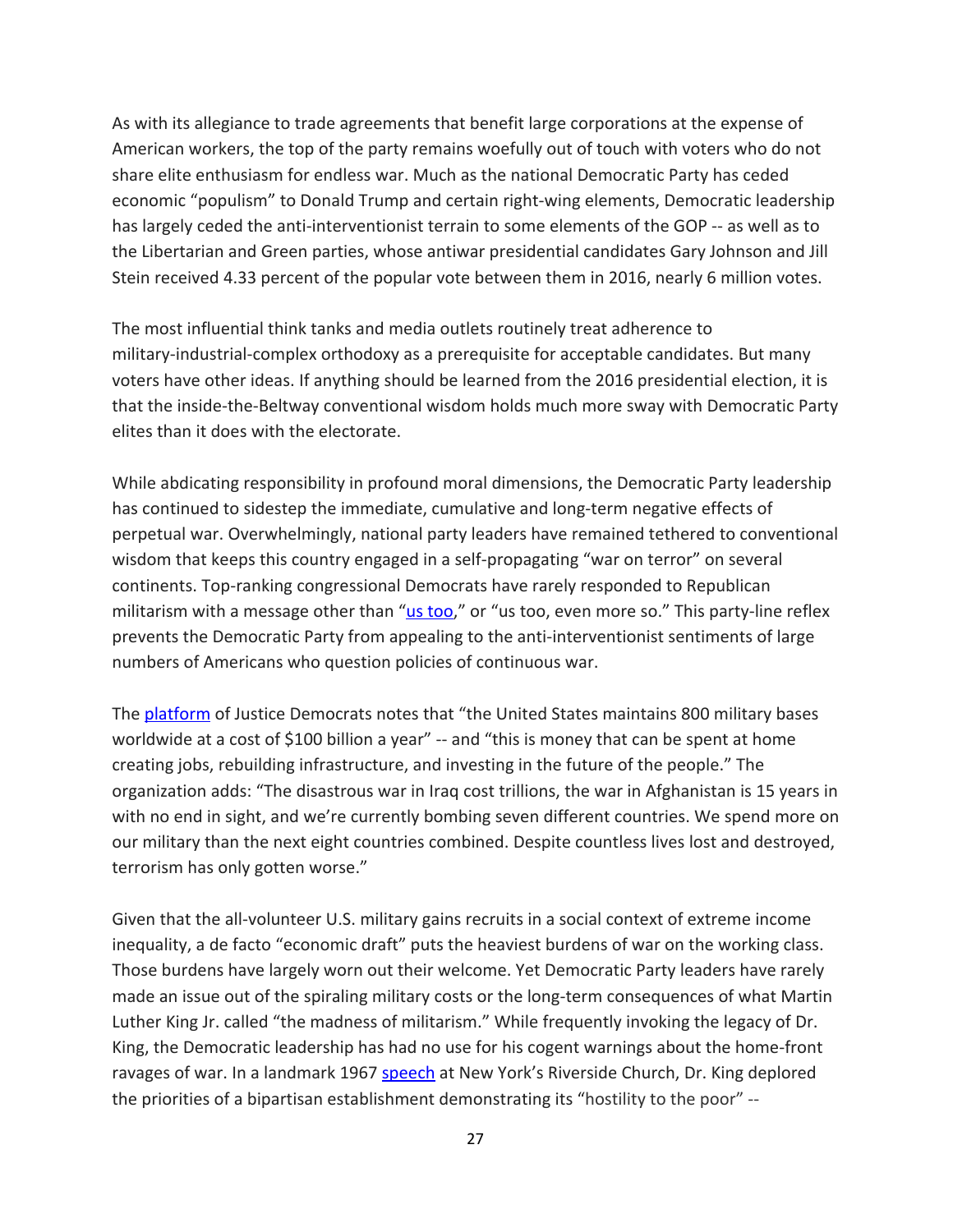appropriating "military funds with alacrity and generosity," but providing "poverty funds with miserliness." Fifty years later, the vast majority of Democratic leaders go [along](https://www.reuters.com/article/us-usa-defense-congress/senate-backs-massive-increase-in-military-spending-idUSKCN1BT2PV) with such warfare-state priorities.

Like the Clinton-Kaine campaign, the national Democratic Party's 2016 [platform](http://www.presidency.ucsb.edu/papers_pdf/117717.pdf) was in tune with foreign-policy approaches popular among elites. A bloated military budget remained sacrosanct and uncuttable (except for the bromide of eliminating "waste"). Giving a thumbs-up to U.S. war efforts in Afghanistan, Iraq, Syria and beyond, the platform endorsed continual U.S. warfare that has expanded to many parts of the globe since late 2001. That warfare has been terribly harmful to countless people -- but hugely lucrative for military contractors. Overall, the Democratic Party leadership has refused to make a distinction between truly defending the United States and waging interventionist wars. The party's top leaders have conflated U.S. warfare in many nations with defense of our country. This stance is politically damaging and vastly destructive.

## **7. Democracy and the Party**

To gain and retain the support of voters -- and as a matter of principle -- the Democratic Party should be democratic in its operation as well as in its name. Yet some of the party's operations have violated basic precepts of fairness as a bedrock of democracy. The credibility and prospects of the party diminish when the Democratic National Committee is widely understood to be operating with bias during the presidential nomination process.

In the course of choosing a nominee for president, the superdelegate system deprives voters of a level playing field and adds to the manipulation of pre-primary fundraising. Such procedures are apt to prematurely create the appearance of an inevitable nomination of one candidate over the others.

A special committee of the DNC, the Commission on Presidential Nominations, created superdelegates in the early 1980s to enable present and former elected Democratic officials and DNC leaders to automatically become delegates to the national convention -- with the power to cast a nomination ballot for whichever candidate they wish, regardless of the results of any primaries or caucuses. The superdelegate system puts at a disadvantage the candidates who lack support from entrenched leadership.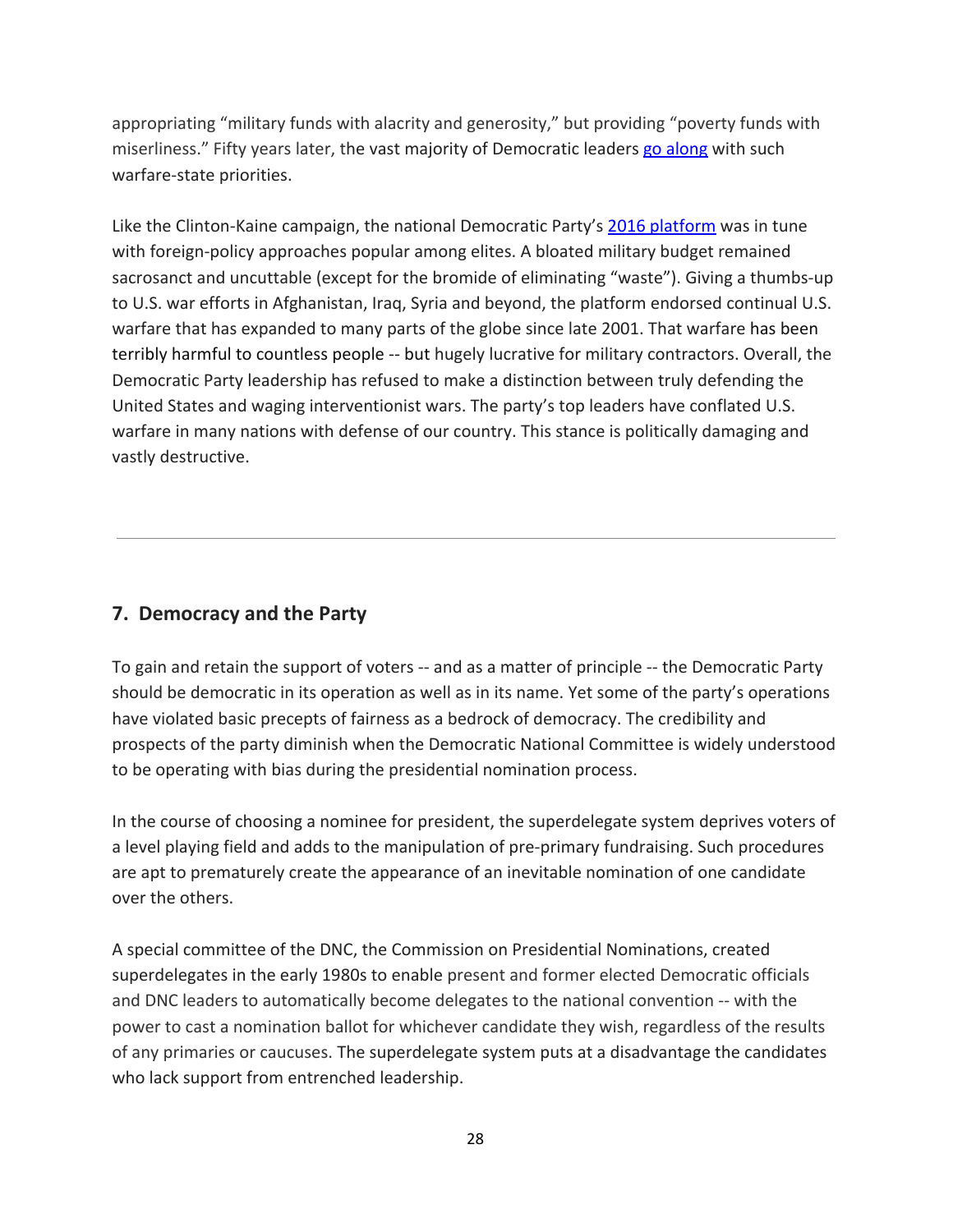At the 2016 Democratic National Convention, there were 712 superdelegates -- 15 percent of the total delegates. According to the Sunlight Foundation, at least 63 of [those](https://sunlightfoundation.com/2016/07/28/influence-at-the-dnc-more-than-60-superdelegates-are-registered-lobbyists/) [superdelegates](https://sunlightfoundation.com/2016/07/28/influence-at-the-dnc-more-than-60-superdelegates-are-registered-lobbyists/) were registered as lobbyists at the federal or state level at some point, often for large corporations and other special interests. Meanwhile, superdelegates do not reflect the diversity of registered Democrats or the voters in party primaries and caucuses. While the party's charter rightfully mandates that equal numbers of pledged delegates be male and female, at the 2016 convention a large [majority](http://www.pewresearch.org/fact-tank/2016/05/05/who-are-the-democratic-superdelegates/) of the superdelegates were men.

The system of superdelegates doesn't just unfairly reduce the power of voters by giving disproportionate leverage over the nominating process to party officials. It also lends itself to manipulation of the process, helping to create an appearance of pre-primaries inevitability. By mid-November 2015 -- fully 11 weeks before any state primary or caucus -- Hillary Clinton had already gained a [commitment](http://www.npr.org/2015/11/13/455812702/clinton-has-45-to-1-superdelegate-advantage-over-sanders) of support from 50 percent of all superdelegates, 359 out of 712.

At last year's national convention, the Democratic Rules Committee voted to reduce the number of independently voting superdelegates by 60 percent beginning in 2020, but the new rule still needs to be formally approved by the DNC. Even if this plan were to be implemented, the remaining superdelegates would still represent a barrier to a democratic Democratic National Convention. The superdelegate system, by its very nature, undermines the vital precept of one person, one vote. The voting power of all superdelegates must end.

Secretary Clinton's ability to accumulate a lopsided number of superdelegate commitments before the primaries was enhanced by a joint fundraising committee with the DNC and state parties, called the Hillary Victory Fund. That fund raised almost \$530 million between July 1, 2015 and the last quarter of 2016, according to the FEC. The DNC's partnership with the Hillary Victory Fund assisted her in gaining early loyalty of superdelegates.

In August 2015 -- six months before the first vote was cast in any primary or caucus -- the DNC worked directly with the Clinton Campaign and 32 state Democratic parties to implement the Hillary Victory Fund. The Hillary Victory Fund was made possible by the Supreme Court ruling in the case of *McCutcheon v. FEC*, decided in April 2014, which struck down aggregate limits on total giving to federal campaigns. Before the decision, the most an individual could have given to a joint fundraising committee was \$123,200. After the decision, an individual could [donate](http://www.politico.com/story/2016/04/clinton-fundraising-leaves-little-for-state-parties-222670) [\\$356,100](http://www.politico.com/story/2016/04/clinton-fundraising-leaves-little-for-state-parties-222670) to the Hillary Victory Fund in 2015 and the same amount again in 2016, for a total contribution of over \$700,000 -- and \$1,400,000 if an equal amount were also donated in the spouse's name. According to the agreements signed by the [participating](https://www.counterpunch.org/2016/04/01/how-hillary-clinton-bought-the-loyalty-of-33-state-democratic-parties/) party committees, the Clinton Campaign got the first \$2,700 of each donation, the DNC was to get the next \$33,400, and the remainder was to be split among the 32 state parties. The arrangement turned out to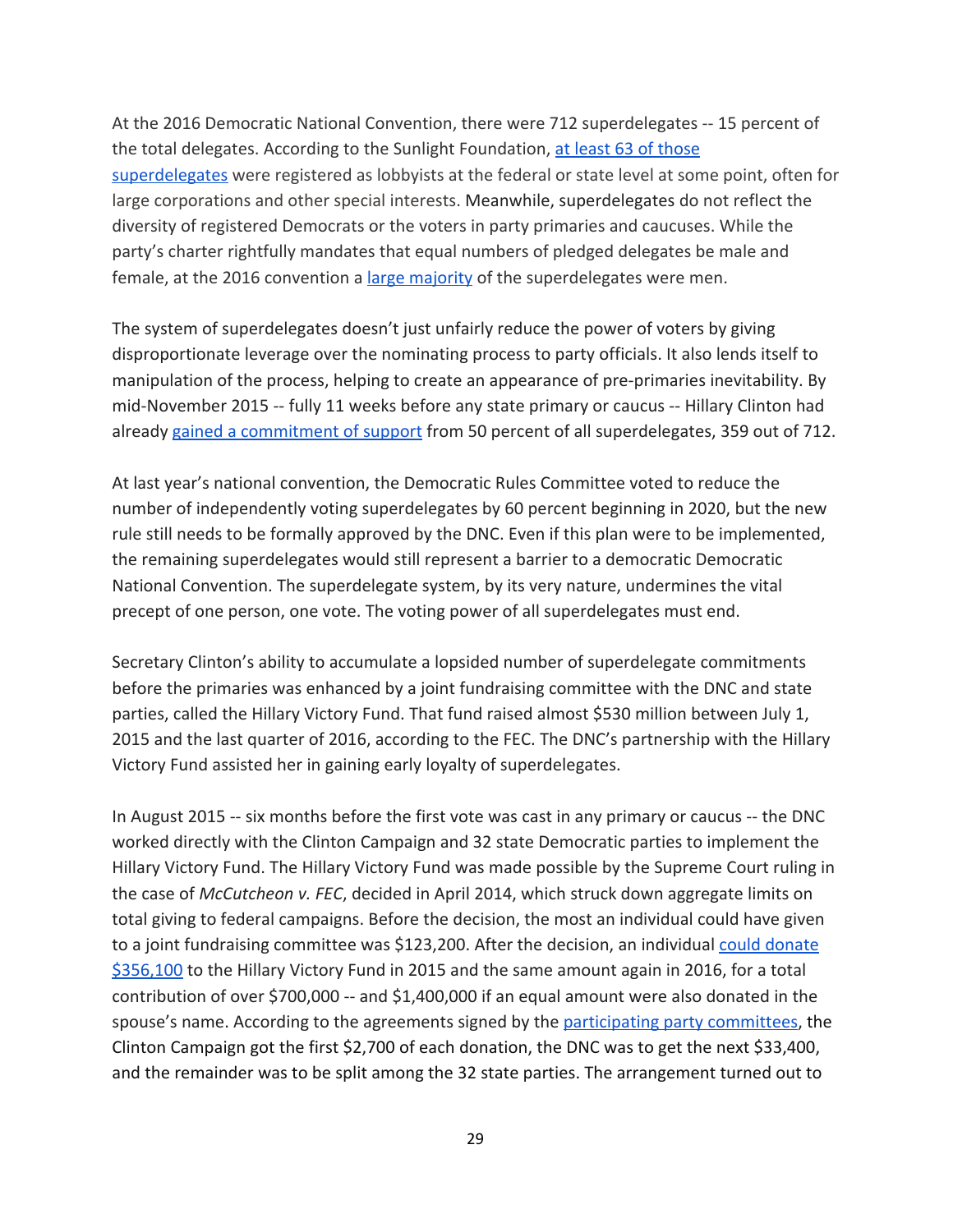be a raw deal for the state parties since the DNC ultimately used them as [pass-throughs](https://www.washingtonpost.com/politics/democratic-party-fundraising-effort-helps-clinton-find-new-donors-too/2016/02/19/b8535cea-d68f-11e5-b195-2e29a4e13425_story.html?utm_term=.07217dc62800) to funnel money back to the DNC for distribution to the Clinton Campaign or another Clinton PAC.

Essentially, the DNC-Clinton Campaign deal was an [enticement](https://www.dailykos.com/stories/2016/4/16/1516225/--Anatomy-of-a-Victory-Fund-or-How-to-Buy-a-Super-delegate) for superdelegates from various states to get on the bandwagon early.

The joint funding agreement provided that the Hillary Victory Fund was to be administered by the Clinton Campaign's own chief operating officer, Elizabeth Jones, who [notably](https://www.washingtonpost.com/politics/democratic-party-fundraising-effort-helps-clinton-find-new-donors-too/2016/02/19/b8535cea-d68f-11e5-b195-2e29a4e13425_story.html) [controlled](https://www.washingtonpost.com/politics/democratic-party-fundraising-effort-helps-clinton-find-new-donors-too/2016/02/19/b8535cea-d68f-11e5-b195-2e29a4e13425_story.html) how money was transferred to both the states and the DNC. Jones had the "sole discretion" to decide when transfers of money to and from the state parties would occur through the vehicle of a shared account, thereby facilitating the pass-throughs to the Clinton Campaign. Counsel for Bernie Sanders sent an open [letter](https://berniesanders.com/wp-content/uploads/2016/04/Bernie-2016-Letter-to-DNC-1.pdf) to the DNC stating that "joint committee funds, which are meant to be allocated proportionally among the participating committees, are being used to impermissibly subsidize [Hillary for America] through an over-reimbursement for campaign staffers and resources." (The Sanders Campaign had a joint fundraising fund with the DNC, the Bernie Victory Fund, headed by the DNC's chief financial officer, but its only [funding](https://www.fec.gov/data/committee/C00592568/) was a \$1,000 donation from the national committee.)

The Democratic Party's national charter requires the DNC to be evenhanded in the presidential nominating process, but the DNC's use of a joint fundraising committee that favored one candidate during the primary season violated this charter obligation.

Article 5, Section 4 of the charter states:

In the conduct and management of the affairs and procedures of the Democratic National Committee, particularly as they apply to the preparation and conduct of the presidential nominating process, the Chairperson shall exercise impartiality and evenhandedness as between the Presidential candidates and campaigns. The Chairperson shall be responsible for ensuring that the national officers and staff of the Democratic National Committee maintain impartiality and evenhandedness during the Democratic Party Presidential nominating process.

In June 2016, DNC donors, Sanders donors and registered Democrats filed a lawsuit against the DNC and its chair, Debbie Wasserman Schultz, alleging that the plaintiffs were injured when the defendants acted to tip the scales in Clinton's favor during the primaries. Before a U.S. District Court dismissed the case for lack of standing in August 2017, statements in court by legal counsel for the defendants included remarkable and disturbing assertions: DNC officers claim that they are under no obligation to be fair or impartial during the nomination process.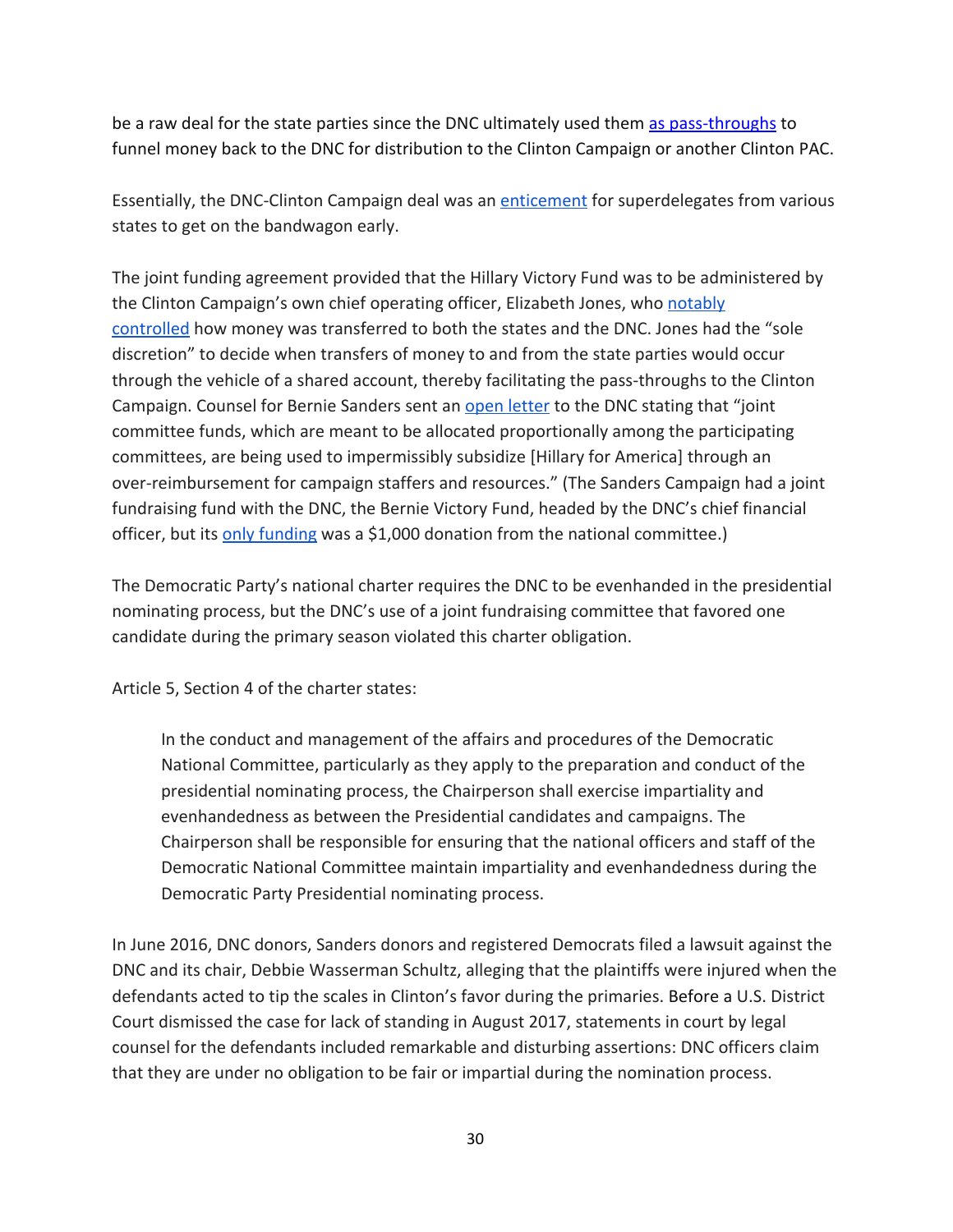In the [record](http://jampac.us/wp-content/uploads/2016/07/042517cw2.pdf) at the hearing on Defendants' Motion to Dismiss, a DNC legal representative stated:

We could have voluntarily decided that, "Look, we're gonna go into back rooms like they used to and smoke cigars and pick the candidate that way." That's not the way it was done. But they could have. And that would have also been their right.

The DNC representative denied outright any duty to follow its Charter:

There's no right to not have your candidate disadvantaged or have another candidate advantaged. There's no contractual obligation here…it's not a situation where a promise has been made that is an enforceable promise.

Those assertions from the DNC reflect a high-handed disrespect for basic elements of democracy within a party calling itself "Democratic." That disrespect has been underscored by a series of events that began in the spring of 2016 when Donna Brazile, who was serving as DNC vice-chair as well as a CNN commentator at the time, passed on questions to the Clinton campaign that could give her an edge in an upcoming debate with Sanders. After the misconduct came to light, Brazile initially denied it, but CNN forced her resignation in October 2016. The DNC, however, had no problem keeping Brazile in her position as interim chair until February 2017, even after -- in November 2016 -- Brazile [confessed](http://www.salon.com/2016/11/10/donna-brazile-im-only-sorry-i-got-caught-cheating-with-debate-questions/) to passing on questions to the Clinton camp. In the autumn of 2017, Brazile's name was still the one attached to some DNC [fundraising](http://www.salon.com/2017/07/15/why-is-donna-brazile-still-emailing-me-the-tone-deaf-dnc-has-no-credibility/) emails being sent out to millions of people, as though her failure of integrity and contempt for evenhandedness as a DNC officer was totally acceptable.

To sum up: The conduct of top officials at the Democratic National Committee -- especially in the absence of any acknowledgement of past DNC wrongdoings or any binding commitments to end such improprieties -- engenders no faith that they will act with integrity for a truly democratic process in the future.

# **8. The Party and the Future**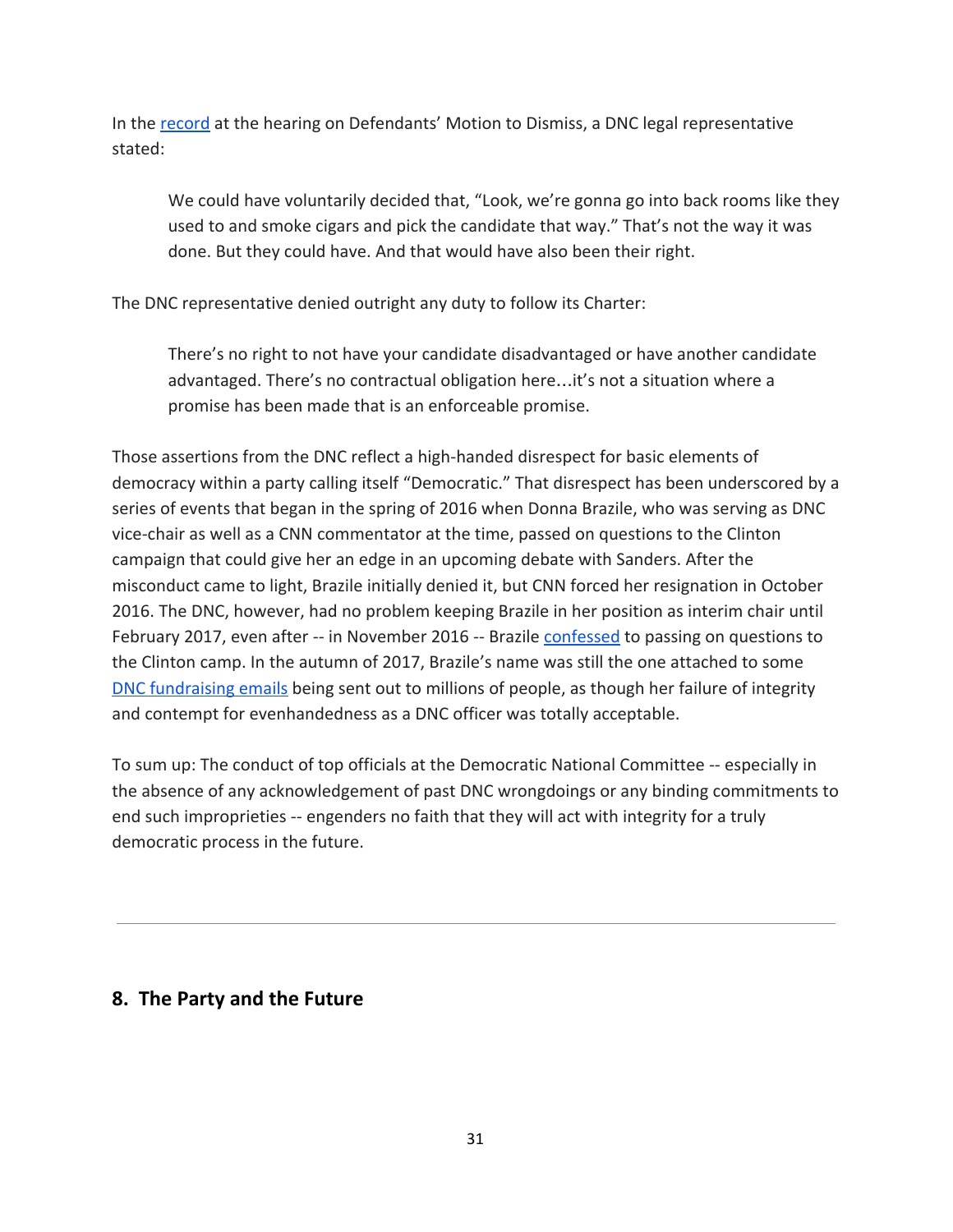"People of color will become a majority of the American working class in 2032," the Economic Policy Institute [reports,](http://www.epi.org/publication/the-changing-demographics-of-americas-working-class/) based on data from the Bureau of Labor Statistics. The shift will occur even faster among the young. "The prime-age working-class cohort, which includes working people between the ages of 25 and 54, is projected to be majority people of color in 2029." For workers between 25 and 34, "the projected transition year is 2021."

If the Democratic Party is to determine how to truly connect with this new universe of voters - and young people overall -- the party must grasp that the high [support](https://www.washingtonpost.com/news/the-fix/wp/2016/06/20/more-young-people-voted-for-bernie-sanders-than-trump-and-clinton-combined-by-a-lot/?utm_term=.fbee78d75882) for Sanders from those voters in the 2016 primaries and his enduring popularity are markers for a sustained progressive wave. The Democratic Party can learn to ride that wave or choose to duck under it.

For the party, the changing demographics and long-term upsurge for progressive socio-economic policies are opportunities and challenges. Emerging sectors of the electorate are compelling the Democratic Party to come to terms with adamant grassroots rejection of economic injustice, institutionalized racism, gender inequality, environmental destruction and corporate domination. Siding with the people who constitute the base isn't truly possible when party leaders seem to be afraid of them. Retaining control of the national party apparatus has meant locking the doors of the Democratic National Committee to ward off groundswells of participation.

This metaphor turned literal on July 25, 2017 when the president of Our Revolution, former Ohio State Senator Nina Turner, went to deliver 115,000 signatures in support of a progressive "People's [Platform"](https://summerforprogress.com/platform) at the DNC headquarters in Washington. She was [turned](https://www.youtube.com/watch?v=CObAsBDM3zs) away at the door. "When I stepped on this side of the barrier, I was told I had to step on the other side, and that's indicative of what's wrong with the Democratic Party," Turner said. Speaking to activists outside the DNC offices, she declared that the party needs more than "a fancy new slogan to reform itself" -- a reference to the "A Better Deal" slogan and agenda rolled out by the party leadership earlier that week. Her words speak for many: "We need a new New Deal."

The stakes couldn't be higher, yet the party seems intent on doubling down on its approach, despite the trendline. As Robert Borosage [points](https://www.thenation.com/article/democrats-are-fighting-amongst-themselves-and-thats-okay/) out, "The scope of Democratic reversals over the last eight years is staggering. Hillary's loss was only the last insult. Democrats have lost everywhere -- the Senate, the House, and in state legislatures, and governor's mansions. Since Obama was elected in 2008, Democrats have slowly lost the House and the Senate, and over 1,000 state legislative seats. The Republican Party can now claim 34 governors, a record high for the party. Republicans are in full control in 26 [states;](https://www.washingtonpost.com/news/the-fix/wp/2017/08/03/west-virginias-governor-is-switching-parties-and-democrats-just-hit-a-new-low/?utm_term=.ec58d6b749ee) Democrats in six."

Operating from a place of defensiveness and denial will not turn the party around. Neither will status quo methodology. When discussing the loss of the presidency, we deny ourselves a